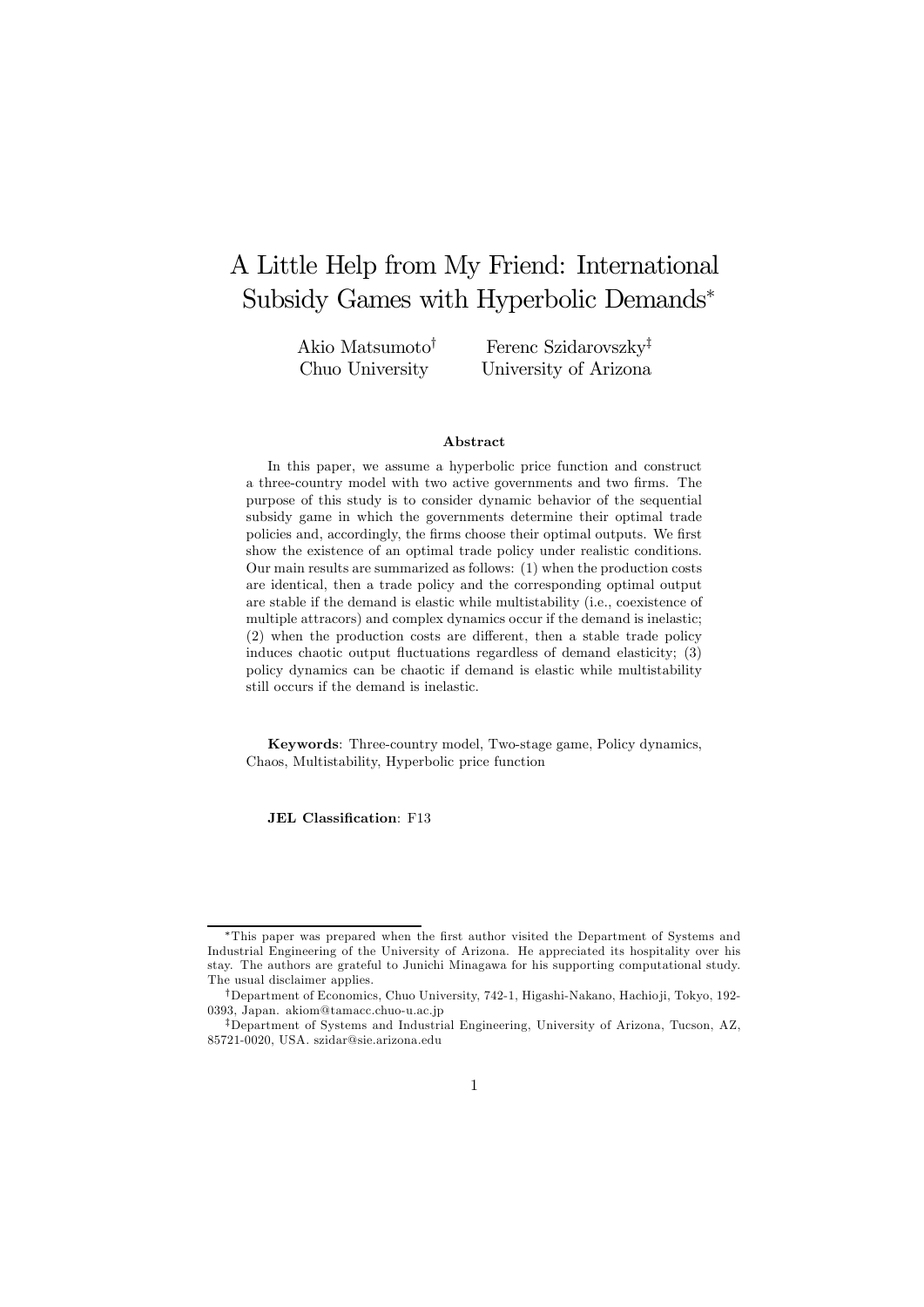### 1 Introduction

Market is imperfectly competitive since the number of firms is small, the goods are differentiated or there is some kind of economies of scale. In real world, we see many imperfectly competitive industries in which the firms compete fiercely both domestically and internationally. In such a imperfectly competitive international market, governments may have incentives to introduce trade policies like tariff, export subsidy and tax. If governments can affect, or more precisely, strategically alter market structure by introducing polices, then it is very important to examine how behavior of the firms would be affected or what the impact it would have on the market. To address these issues, a lot of efforts have been devoted since the 1980s. Brander and Spencer (1985) demonstrate that an increase in a domestic export subsidy raises the domestic profit when the firms compete in a Cournot way. Eaton and Grossman (1986) show that an export tax can be optimal when the firms compete in a Bertrand way. It is now well-known that the source of this sharpe difference comes from the difference in the assumption on the firms' strategic behavior (that is, the goods are strategic substitutes or strategic complements, the definitions of which are due to Bulow et al. (1985)). It is also well-known that this behavioral difference relates to the curvature and the elasticity of the demand function. Recently, constructing a simplified three-country model with two firms and two governments, Bandyopadhyay (1997) shows the following clear-cut results on the trade policy when demand is hyperbolic:

- (1) When the production costs of the firms are identical, then a subsidy is optimal if demand is elastic while a tax is optimal if demand is inelastic.
- (2) When the production costs are different, then the lower-cost firm enjoys the higher subsidy and such a trade policy is locally stable in policy space if demand is elastic while the higher-cost firm enjoys the higher subsidy and such a policy is locally unstable if demand is inelastic.

We move one step forward to consider local as well as global dynamics of trade policy and corresponding outputs in the three-country model. This study complements the results of Bandyopadhyay from a dynamic point of view. It is also an extension of the work of Matsumoto and Serizawa (2007) who focus mainly on the comparative static analysis of a similar three-country model. The price function is assumed to be hyperbolic so that the dynamic model of outputs to be considered in this paper resembles nonlinear dynamic duopoly models, which has been extensively studies during the last twenty years. Comprehensive summary of the earlier works has been presented in Puu and Sushko (2002) and Puu (2003). More recent developments on this filed are given in Bischi et al. (2009). The third aims of this study is to apply the theoretical results obtained there to the dynamic analysis in the framework of international economics.

This paper is organized as follows. Section 2 presents a variant of the threecountry model in which both governments take active roles. Section 3 considers policy dynamics and the corresponding output dynamics when the demand is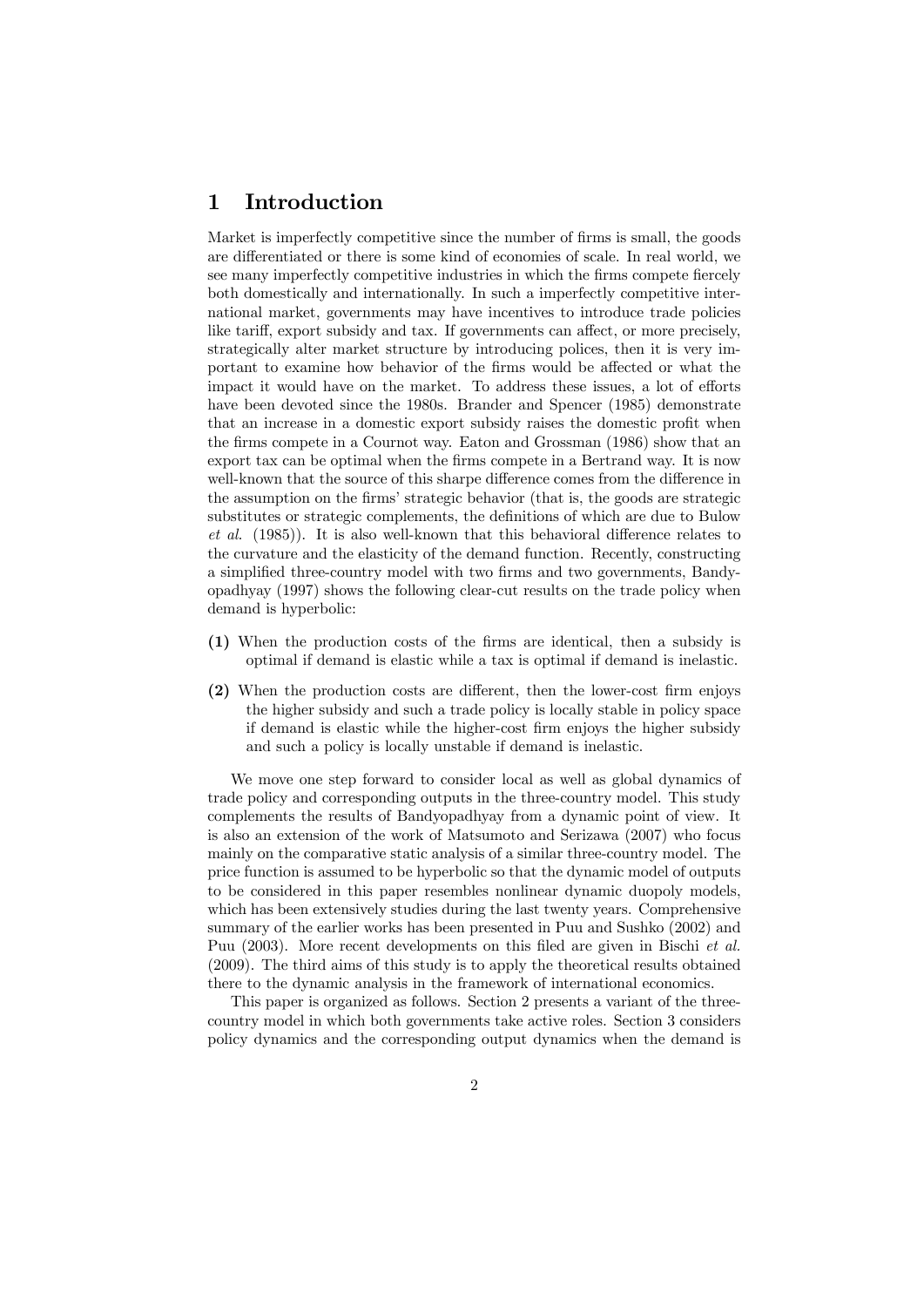elastic. Section 4 examines the same dynamic issue when the demand is inelastic. Section 5 gives concluding remarks.

# 2 The Model

The model presented below is a variant of the three-country model. Two countries are called Home and Foreign and governed by the Home government and the Foreign government (henceforth referred to as  $H$ -government and  $F$ government). There is one firm in each country, the firm in the Home country is named firm 1 and the one in the Foreign country firm 2. They produce indifferent outputs, x and y, with constant marginal costs,  $c_1$  and  $c_2$ , respectively, and export all of the outputs they produce to a third country. Competition in the third country is modeled through a two-stage game. At the first stage, the governments hosting their firms choose subsidy rates,  $s_i$  for  $i = 1, 2$ , so as to maximize their welfare, taking the optimal behavior of the firms as given. At the second stage, the firms employ the quantity competition in a Cournot way and choose outputs so as to maximize their profits, taking their governments' trade policies as given. Optimal subsides and optimal outputs are backwardly determined.

This section is divided into four parts. We first solve the profit maximization problems of the firms in Section 2.1 and then in Section 2.2 we consider stability of the output equilibrium, taking the trade policies of the governments as given. We solve the welfare maximization problems of the governments in Section 2.3 and finally determine the optimal trade policy in Section 2.4.

#### 2.1 Profit Maximization

Let the inverse demand function be hyperbolic,

$$
P = \frac{1}{Q^{\lambda}},
$$

where Q is the total output,  $Q = x + y$ ,  $\lambda$  is the reciprocal of demand elasticity and  $\lambda > 0$ . At the second stage in which governments' subsidies are given, firm 1 and firm 2 choose outputs to maximize their profits

$$
\pi_1 = (P - (c_1 - s_1))x,
$$

and

$$
\pi_2 = (P - (c_2 - s_2))y.
$$

The first-order conditions of the profit maximization are given by

$$
\frac{\partial \pi_1}{\partial x} = \frac{(1 - \lambda)x + y}{(x + y)^{\lambda + 1}} - c_x = 0,
$$

and

$$
\frac{\partial \pi_2}{\partial y} = \frac{(1 - \lambda)y + x}{(x + y)^{\lambda + 1}} - c_y = 0,
$$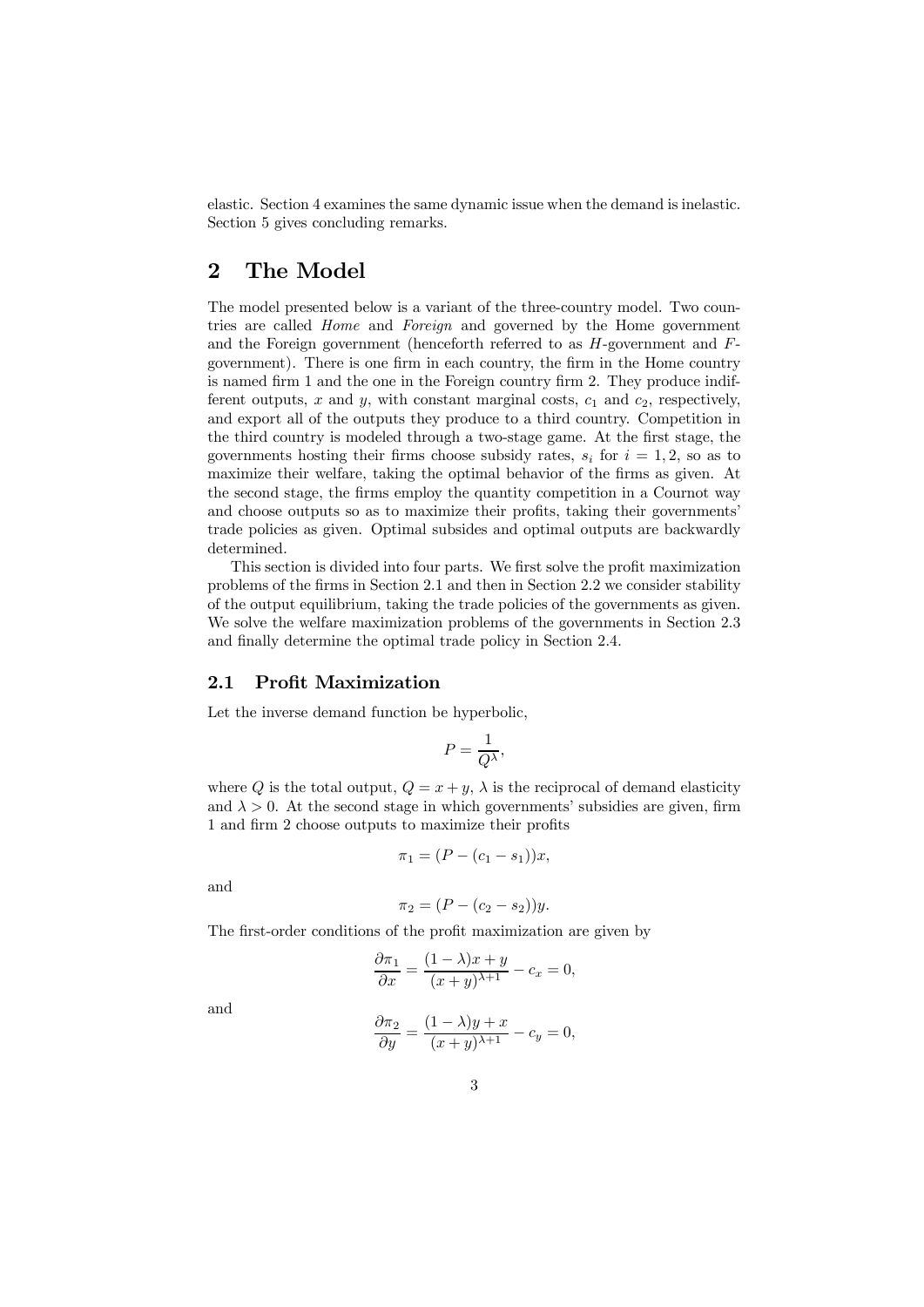where  $c_x = c_1 - s_1$  and  $c_y = c_2 - s_2$  for notational simplicity.<sup>1</sup> We call the production cost including the subsidy an actual cost. Although we will show later that the actual costs with the optimal subsidies are non-negative, we suppose for a time being that  $c_x > 0$  and  $c_y > 0$ . From the first-order conditions, the implicit forms of firms' best responses are derived as

$$
(1 - \lambda)x + y = c_x(x + y)^{1 + \lambda},\tag{1}
$$

and

$$
(1 - \lambda)y + x = c_y(x + y)^{1 + \lambda}.
$$
 (2)

Dividing  $(1)$  by  $(2)$  yields

$$
y = \frac{k - (1 - \lambda)}{1 - k(1 - \lambda)}x, \ x + y = \frac{(1 + k)\lambda}{1 - k(1 - \lambda)}x \text{ where } k = \frac{c_x}{c_y}.
$$

The first two equations are substituted into (1) and (2), and we solve the resultant equations for the corresponding outputs to obtain

$$
x^C = \frac{(2-\lambda)^{\frac{1}{\lambda}} (c_y - (1-\lambda)c_x)}{\lambda (c_x + c_y)^{\frac{\lambda+1}{\lambda}}},\tag{3}
$$

and

$$
y^C = \frac{(2-\lambda)^{\frac{1}{\lambda}}\left(c_x - (1-\lambda)c_y\right)}{\lambda(c_x + c_y)^{\frac{\lambda+1}{\lambda}}},\tag{4}
$$

where superscript  $C$  is attached to variables associated with the Cournot point. In order to assure the nonnegativity of Cournot outputs, we make the following assumptions.

**Assumption 1.** (1) 
$$
0 < \lambda < 2
$$
 and (2)  $1 - \lambda < k < \frac{1}{1 - \lambda}$  when  $\lambda < 1$ .

For the convenience of latter considerations, we define by  $\Omega$  the feasible set of demand elasticity and the actual cost ratio that satisfy Assumption 1,

$$
\Omega = \{ (\lambda, k) \mid 0 < \lambda < 2, \text{ and } 1 - \lambda < k < \frac{1}{1 - \lambda} \text{ for } \lambda < 1 \}.
$$

The Cournot outputs in (3) and (4) are substituted into the profit functions to obtain the Cournot profits:

$$
\pi_1^C = \frac{(2-\lambda)^{\frac{1-\lambda}{\lambda}}}{\lambda} \frac{(c_y - (1-\lambda)c_x)^2}{(c_x + c_y)^{\frac{1+\lambda}{\lambda}}},\tag{5}
$$

and

$$
\pi_2^C = \frac{(2-\lambda)^{\frac{1-\lambda}{\lambda}}}{\lambda} \frac{(c_x - (1-\lambda)c_y)^2}{(c_x + c_y)^{\frac{1+\lambda}{\lambda}}}.
$$
\n(6)

<sup>1</sup>It can be checked that the second-order conditions are satisfied for any x and y that solve the first-order conditions.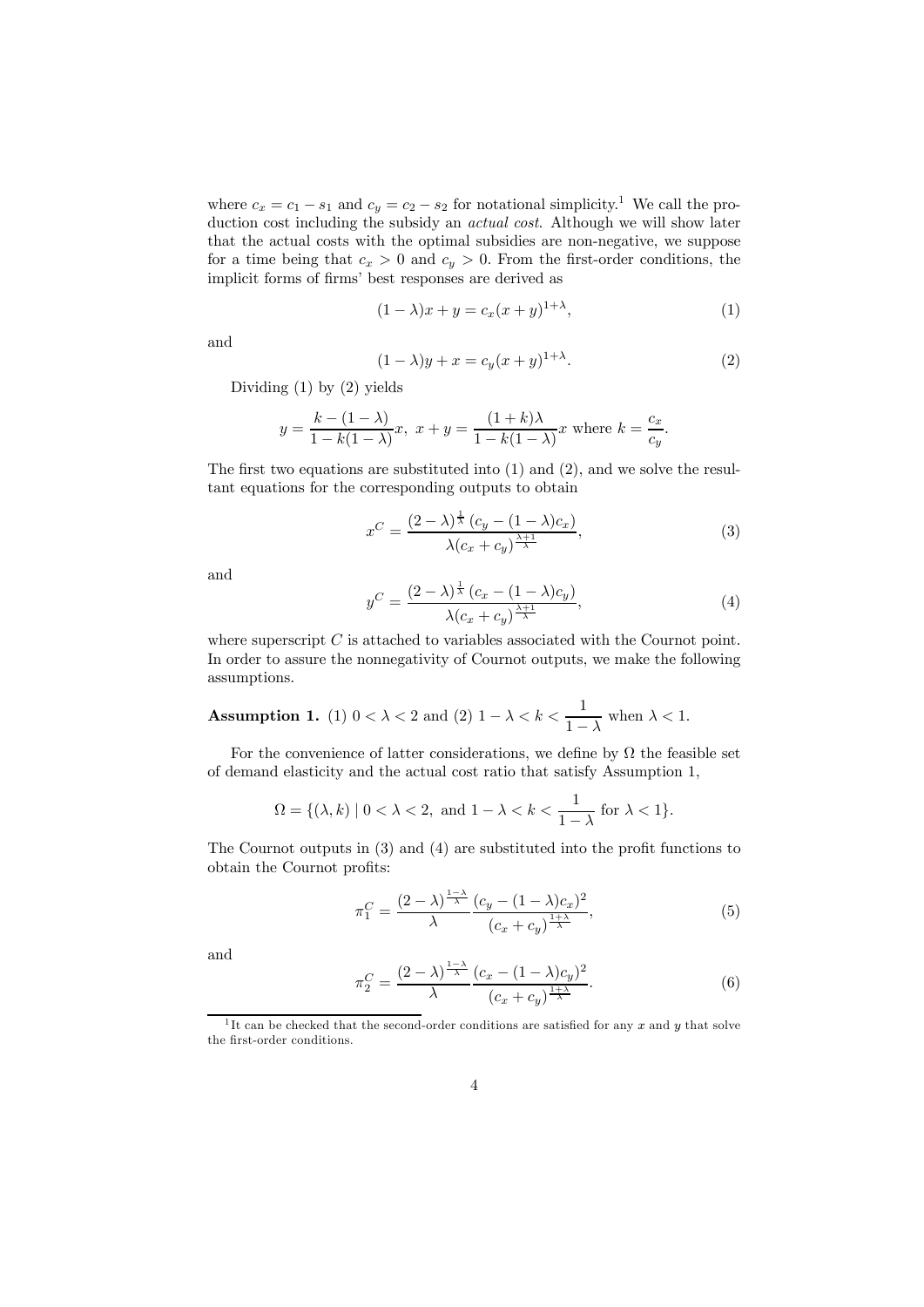For later analysis, we point out that

$$
\begin{cases}\n\sigma \sin \left[ \frac{\partial}{\partial y} \left( \frac{\partial \pi_1}{\partial x} \right)_{|(x,y)=(x^C, y^C)} \right] = \sigma \sin \left[ \frac{\partial x^C}{\partial s_2} \right], \\
\sigma \sin \left[ \frac{\partial}{\partial x} \left( \frac{\partial \pi_2}{\partial y} \right)_{|(x,y)=(x^C, y^C)} \right] = \sigma \sin \left[ \frac{\partial y^C}{\partial s_1} \right],\n\end{cases} (7)
$$

where the left hand sides are the signs of the cross derivatives of the marginal profit functions evaluated at the Cournot point and the right hand sides are the cross effects of the Cournot outputs caused by a change in the subsidy of the rival government, for instance,

$$
\frac{\partial}{\partial y} \left( \frac{\partial \pi_1}{\partial x} \right)_{|(x,y)=(x^C,y^C)} = \frac{c_y}{(x^C + y^C)^{2+\lambda}} \left( \frac{2-\lambda}{(c_x + c_y)^{1+\lambda}} \right)^{\frac{1}{\lambda}} \left( 1 - (1+\lambda - \lambda^2)k \right)
$$

and,

$$
\frac{\partial x^C}{\partial s_2} = \frac{c_y}{\lambda^2} \left( \frac{2 - \lambda}{(c_x + c_y)^{1 + 2\lambda}} \right)^{\frac{1}{\lambda}} \left( 1 - (1 + \lambda - \lambda^2) k \right).
$$

The terms in the square brackets in the left hand side of (7) refers to the definitions of a strategic substitute and a strategic complement. The output of firm 1 is strategic substitutes or strategic complements according to whether  $1 - (1 + \lambda - \lambda^2)k$  is negative or positive. In the similar way, it can be shown that the output of firm 2 is a strategic substitute and a strategic complement according whehter  $k - (1 + \lambda - \lambda^2)$  is negative or positive. It is not difficult to show that an increase of the subsidy of one government increases the output of its firm. Hence the equlity in (7) implies that if the output of firm 1 is a strategic substitute to the output of firm 2, then an increase of the subsidy given by  $F$ government decreases the output of firm 1 via increasing the output of firm 2. In the same way, if the output of firm 1 is a strategic complement to the output of firm 2, then an increase of the subsidy given by the  $F$ -government increases the output of firm 1 through increasing the output of firm 2. Figure 1 shows the devisions of the feasible set  $\Omega$  by the stragegic characteristics of the outputs.<sup>2</sup> The set  $\Omega$  is shaded in gray and is divided into the four parts by two curves,  $k = 1 + \lambda - \lambda^2$  and  $k(1 + \lambda - \lambda^2) = 1$ . There, "S" and "C" stand for strategic substitute and strategic complement. Thus the region denoted by  $(S, C)$  means that firm 1 treats its output as a strategic substitute whereas firm 2 considers its output as a strategic complement for  $(\lambda, k)$  belonging to the region, and another

<sup>&</sup>lt;sup>2</sup>We refer to  $\lambda^*$  and the points denoted by A and a later.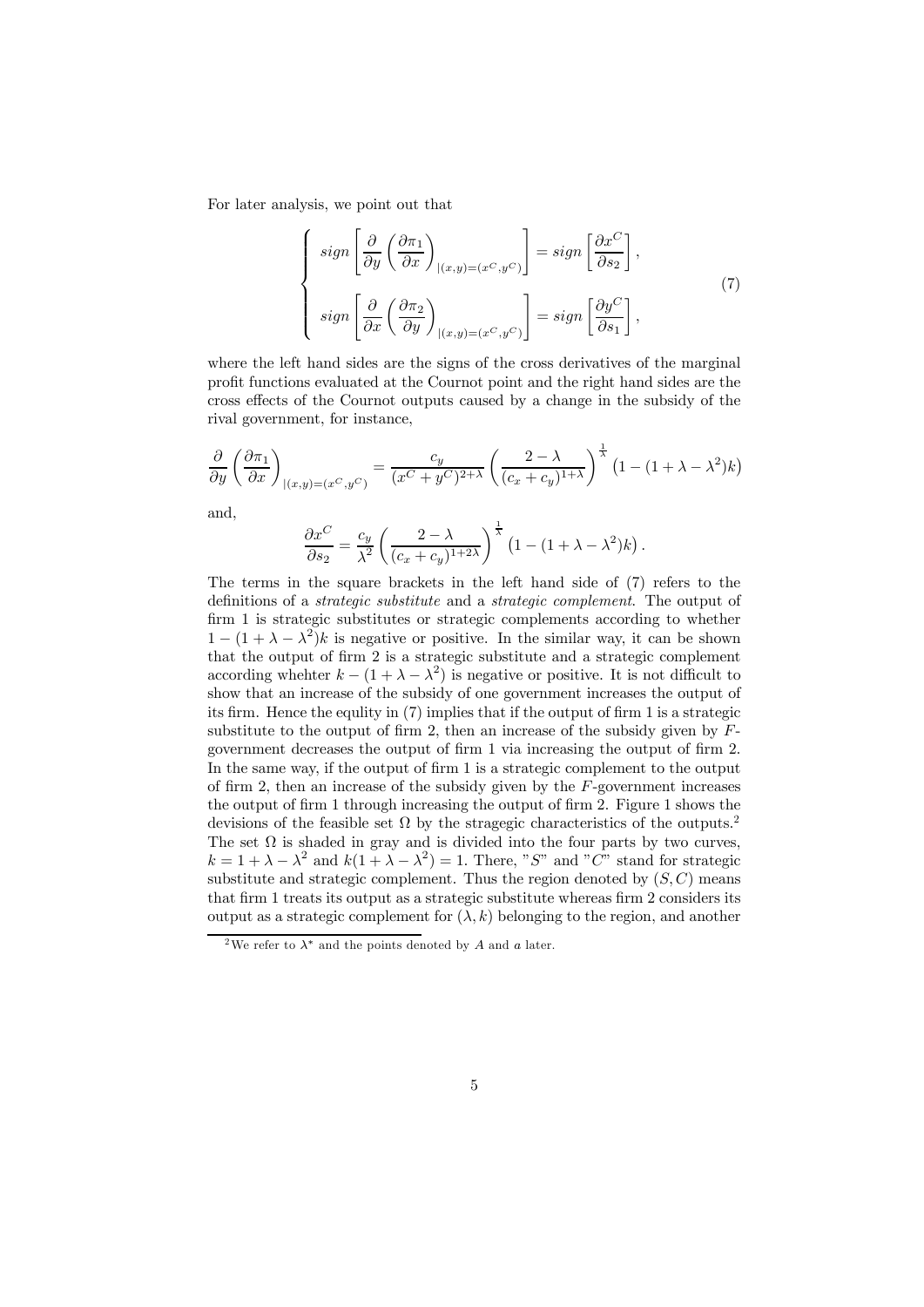combinations are defined in the same way.



Figure 1. Division of feasible  $(\lambda, k)$  region  $\Omega$ 

### 2.2 Output Dynamics

We turn our attention to an output adjustment process. We first derive local stability conditions and then consider the nonnegativity conditions for the output trajectories. From (1) and (2), the adjustment process with native expectations can be written as the implicit equations,

$$
\begin{cases} (1 - \lambda)x(t+1) + y(t) = c_x(x(t+1) + y(t))^{1+\lambda}, \\ x(t) + (1 - \lambda)y(t+1) = c_y(x(t) + y(t+1))^{1+\lambda}. \end{cases}
$$
(8)

The first equation will be denoted by  $\gamma_1(x(t+1), y(t)) = 0$  and the second equation by  $\gamma_2(x(t), y(t+1)) = 0$  as it is impossible to solve explicitly (8) for  $x(t+1)$  and  $y(t+1)$  unless  $\lambda = 1$ <sup>3</sup>

The fixed point of this process has been already obtained in (3) and (4). To find local stability conditions, we derive the Jacobi matrix by linearizing equations of (8) in the neighborhood of the Cournot point and locate the eigenvalues. Notice that the Jacobi matrix has the special form,

$$
J = \begin{pmatrix} 0 & \frac{(\lambda^2 - \lambda - 1)k + 1}{(1 + 2\lambda - \lambda^2)k - (1 - \lambda)} \\ \frac{(\lambda^2 - \lambda - 1) + k}{(1 + 2\lambda - \lambda^2) - (1 - \lambda)k} & 0 \end{pmatrix}.
$$

<sup>3</sup>A two-stage game with unit-elastic demand (i.e.,  $\lambda = 1$ ) is considered in Matsumoto and Szidarovszky (2009).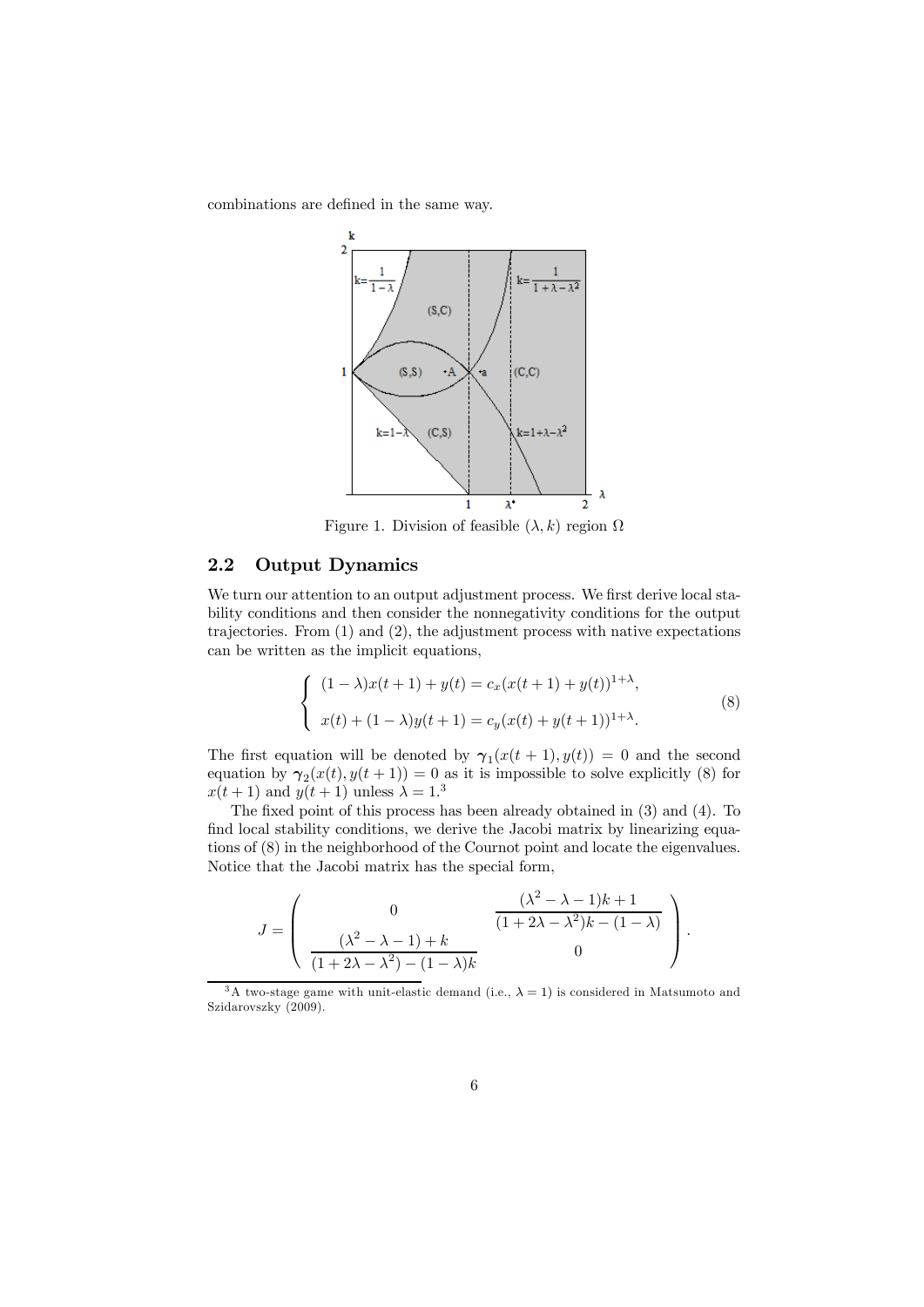Since trace of the Jacobian matrix is zero, stability is confirmed if the absolute value of the product of the eigenvalues is less than unity:

$$
|\Psi(\lambda,k)| = \left| -\frac{(\lambda^2 - \lambda - 1)k + 1}{(1 + 2\lambda - \lambda^2)k - (1 - \lambda)} \frac{(\lambda^2 - \lambda - 1) + k}{(1 + 2\lambda - \lambda^2) - (1 - \lambda)k} \right| < 1. \tag{9}
$$

Solving  $\Psi(\lambda, k) = -1$  yields  $k = -1$ ,  $\lambda = 0$  or  $\lambda = 2$ . They contradict to Assumption 1 and to the fact that the actual cost ratio is positive. We omit this case for further considerations. Solving  $\Psi(\lambda, k)=1$  for k yields two solutions for which loss of stability occurs:

$$
\begin{cases}\n\psi_1(\lambda) = \frac{2 + \lambda \left(2 + \lambda - 3\lambda^2 + \lambda^3 - (\lambda + 1)(\lambda - 2)\sqrt{\lambda^2 - 4\lambda + 5}\right)}{2 + \lambda(2 - 4\lambda + \lambda^2)},\\ \n\psi_2(\lambda) = \frac{2 + \lambda \left(2 + \lambda - 3\lambda^2 + \lambda^3 + (\lambda + 1)(\lambda - 2)\sqrt{\lambda^2 - 4\lambda + 5}\right)}{2 + \lambda(2 - 4\lambda + \lambda^2)}.\n\end{cases}
$$
\n(10)

For all k above the  $k = \psi_1(\lambda)$  curve and below the  $k = \psi_2(\lambda)$  curve, the absolute value  $|\Psi(\lambda, k)|$  is greater than one. so the Cournot point is locally unstable. In the same way, for all k between these curves, the absolute value  $|\Psi(\lambda, k)|$  is less than unity implying the local asymptotic stability of the Cournot point.

Next we examine the nonnegativity of trajectories generated by (8). From the first equation of (8), it can be found that  $x(t+1) = 0$  for  $y(t) = y_{\text{max}}$  where

$$
y_{\max} = \left(\frac{1}{c_x}\right)^{\frac{1}{\lambda}}.
$$

It is also found that the output  $x(t + 1)$  arrives at its maximum  $x_{\text{max}}$  for  $y(t) =$  $y_m$  where

$$
x_{\max} = \left(\frac{1}{c_x(1+\lambda)^{1+\lambda}}\right)^{\frac{1}{\lambda}}
$$
 and  $y_m = \lambda x_{\max}$ 

The relation  $x_{\text{max}} + (1 - \lambda)y_{\text{max}} = c_y (x_{\text{max}} + y_{\text{max}})^{1 + \lambda}$  describes that firm 2 chooses to produce  $y_{\text{max}}$  when it expects that the competition will produce  $x_{\text{max}}$ . Arranging this equation yields

$$
k = \phi_1(\lambda) = \frac{1 - \lambda + \left(\frac{1}{(1 + \lambda)^{1 + \lambda}}\right)^{\frac{1}{\lambda}}}{\left(1 + \left(\frac{1}{(1 + \lambda)^{1 + \lambda}}\right)^{\frac{1}{\lambda}}\right)^{1 + \lambda}}.
$$
(11)

For  $k < \phi_1(\lambda)$ , a trajectory of output x can be negative. So  $k \geq \phi_1(\lambda)$  is the nonnegativity condition for the trajectories when the actual cost ratio is less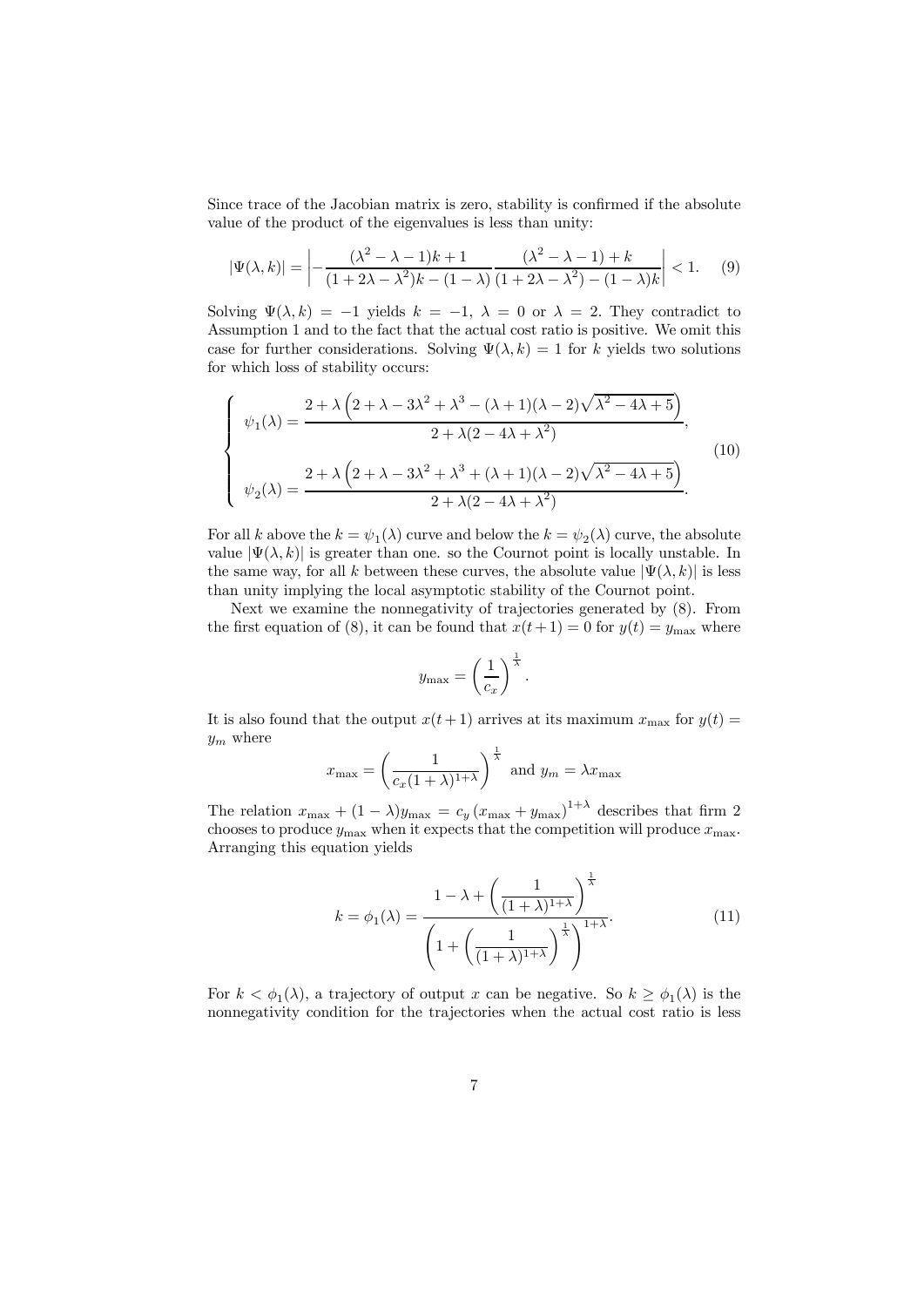than unity. In the same way we can obtain the nonnegativity condition for the trajectories when the actual cost ratio is greater than unity as  $k \leq \phi_2(\lambda)$  where

$$
\phi_2(\lambda) = \frac{\left(1 + \left(\frac{1}{(1+\lambda)^{1+\lambda}}\right)^{\frac{1}{\lambda}}\right)^{1+\lambda}}{1 - \lambda + \left(\frac{1}{(1+\lambda)^{1+\lambda}}\right)^{\frac{1}{\lambda}}} \left(=\frac{1}{\phi_1(\lambda)}\right). \tag{12}
$$

We denote the unstable and nonnegativity region by

$$
\Omega_U = \{ (\lambda, k) \in \Omega \mid \phi_1(\lambda) < k < \psi_1(\lambda) \text{ or } \psi_2(\lambda) < k < \phi_2(\lambda) \}.
$$

Whenever a pair of  $(\lambda, k)$  falls inside region  $\Omega_U$ , the Cournot point becomes locally unstable. Although the local instability means global instability in a linear dynamic model, this is not a case in the nonlinear case. We examine what kind of dynamics the output adjustment process (8) can generate in the case of local instability. However, equation (8) is given in implicit forms, so it is difficult to examine dynamics analytically. At the expense of generality, we perform numerical simulations after determining the optimal trade policy of the governments.

### 2.3 Welfare Maximization

At the first stage of the two-stage game, the governments determine the optimal subsidy levels to maximize the national welfare

$$
W_1(s_1, s_2) = \pi_1^C(s_1, s_2) - s_1 x^C(s_1, s_2), \tag{13}
$$

and

$$
W_2(s_2, s_1) = \pi_2^C(s_2, s_1) - s_2 y^C(s_2, s_1), \tag{14}
$$

where for notational simplicity,  $H$ - and  $F$ -governments will be also indexed by "1" and "2". Our first interest is on the condition under which the government decides to give a subsidy or to charge a tax. Assuming an interior optimum and solving the first-order conditions of the welfare maximization for  $s_i$  yield

$$
s_1 = \underbrace{x^C \frac{dP}{dQ} \frac{\partial y^C}{\partial x^C / \partial s_1}}_{(-)} \geq 0
$$
 according to 
$$
\underbrace{\frac{\partial y^C}{\partial s_1}}_{(+)} \leq 0,
$$

and

$$
s_2 = \underbrace{y^C \frac{dP}{dQ} \frac{\partial x^C}{\partial y^C/\partial s_2}}_{(-)} \ge 0
$$
 according to 
$$
\underbrace{\frac{\partial x^C}{\partial s_2}}_{(+)} \le 0
$$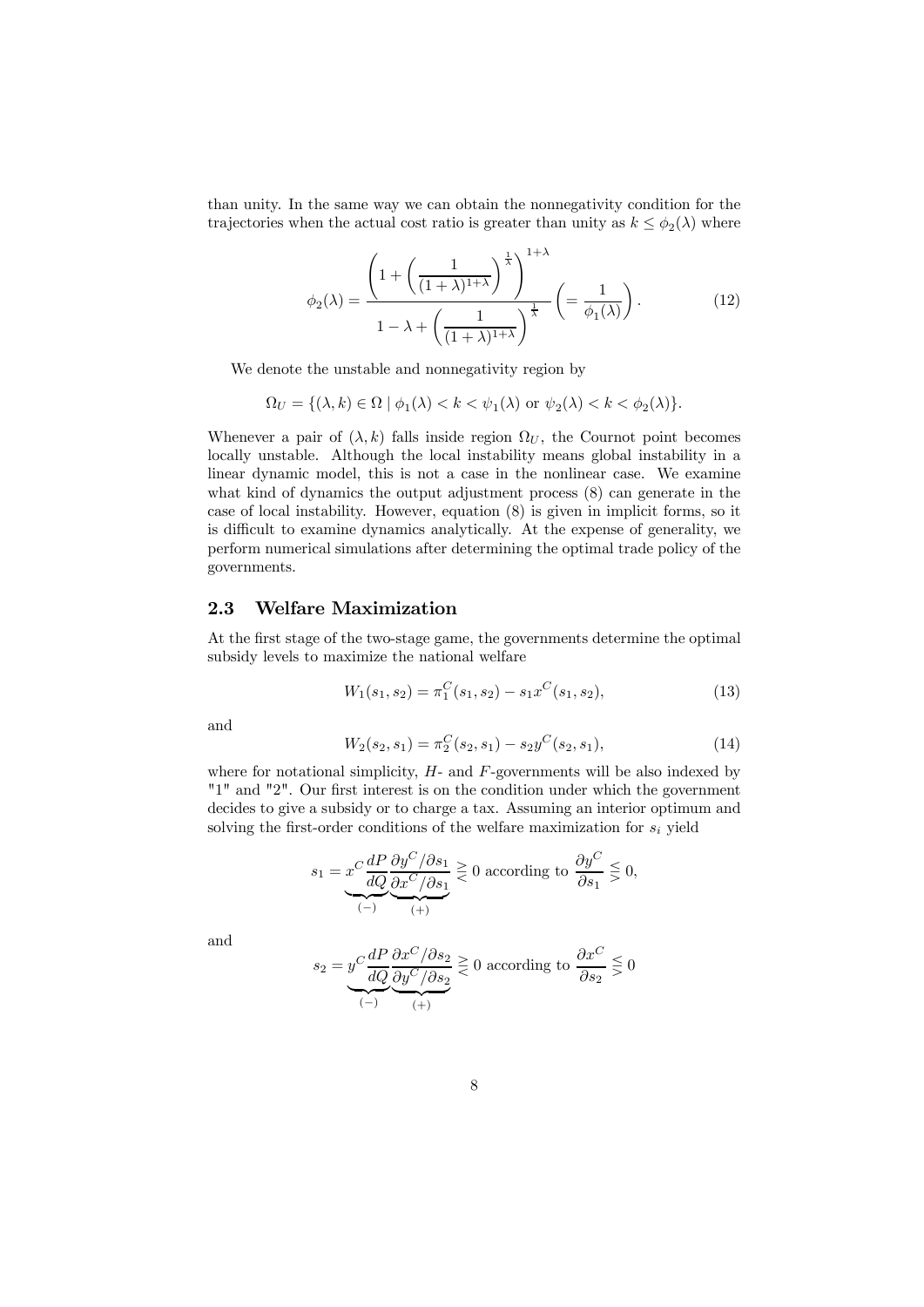where P is the price function and  $Q = x + y$  the outputs of the industry.<sup>4</sup> Since the sign of the cross derivative depends on the strategic characteristic of the output as shown in (7), the optimal trade policy of the governments are summarized as follows.

**Lemma 1** A government pays a subsidy to its firm if the rival firm considers its own output as strategic substitute and levies an export tax to its firm if the rival firm considers its own output as strategic complement.

Our second interest is on subsidy differential. Neary (1994) shows that the subsidy differential can be expressed as

$$
s_1 - s_2 = -\frac{\xi}{\psi}(c_1 - c_2)
$$

where, in his notation<sup>5</sup>,  $\xi$  and  $\psi$  are given by

$$
\xi = 2 + R + \alpha \alpha^* R^2
$$

and

$$
\psi = 2 + R.
$$

Using  $c_x$  and  $c_y$ , we can express the subsidy differential in terms of the actual cost differential,

$$
s_1 - s_2 = -\frac{\xi}{\psi + \xi}(c_x - c_y)
$$

where  $\psi + \xi = 2(2 + R) + \alpha \alpha^* R^2$ . Neary (1994) has already shown that  $\xi > 0$ and  $\psi + \xi > 0$  due to the second-order conditions of the welfare maximization problems. Thus we can summarize the result on the subsidy differential as follows.

Lemma 2 The government gives a subsidy in such a way that the firm with the lower actual cost receives the higher subsidy than the firm with the higher actual cost.

Notice that Lemma 1 is concerned with the sign of subsidy and Lemma 2 is concerned with the subsidy differential. Based on these lemmas, we can arrive at the following optimal subsidy policy.

 $4$ For instance, the first-order condition for the H-governemnt is

$$
\frac{\partial \pi_1^C}{\partial x} \frac{\partial x^C}{\partial s_1} + \frac{\partial \pi_1^C}{\partial y} \frac{\partial y^C}{\partial s_1} + \frac{\partial \pi_1^C}{\partial s_1} - x_1 - s_1 \frac{\partial x^C}{\partial s_1} = 0
$$

where

$$
\frac{\partial \pi_1^C}{\partial x} = 0, \quad \frac{\partial \pi_1^C}{\partial y} = x^C \frac{\partial P}{\partial Q} \frac{\partial Q}{\partial y}, \quad \frac{\partial Q}{\partial y} = 1 \text{ and } \frac{\partial \pi_1^C}{\partial s_1} = x^C.
$$

<sup>5</sup>R is a measure of the concavity of demand curve defined by  $Q\frac{P''}{P}$ ,  $\alpha$  and  $\alpha^*$  are the market share of firm 1 and firm 2 at the Cournot point, respectively,  $\alpha = \frac{x^C}{Q^C}$  and  $\alpha^* = \frac{y^C}{Q^C}$ where  $Q^C = x^C + y^C$ .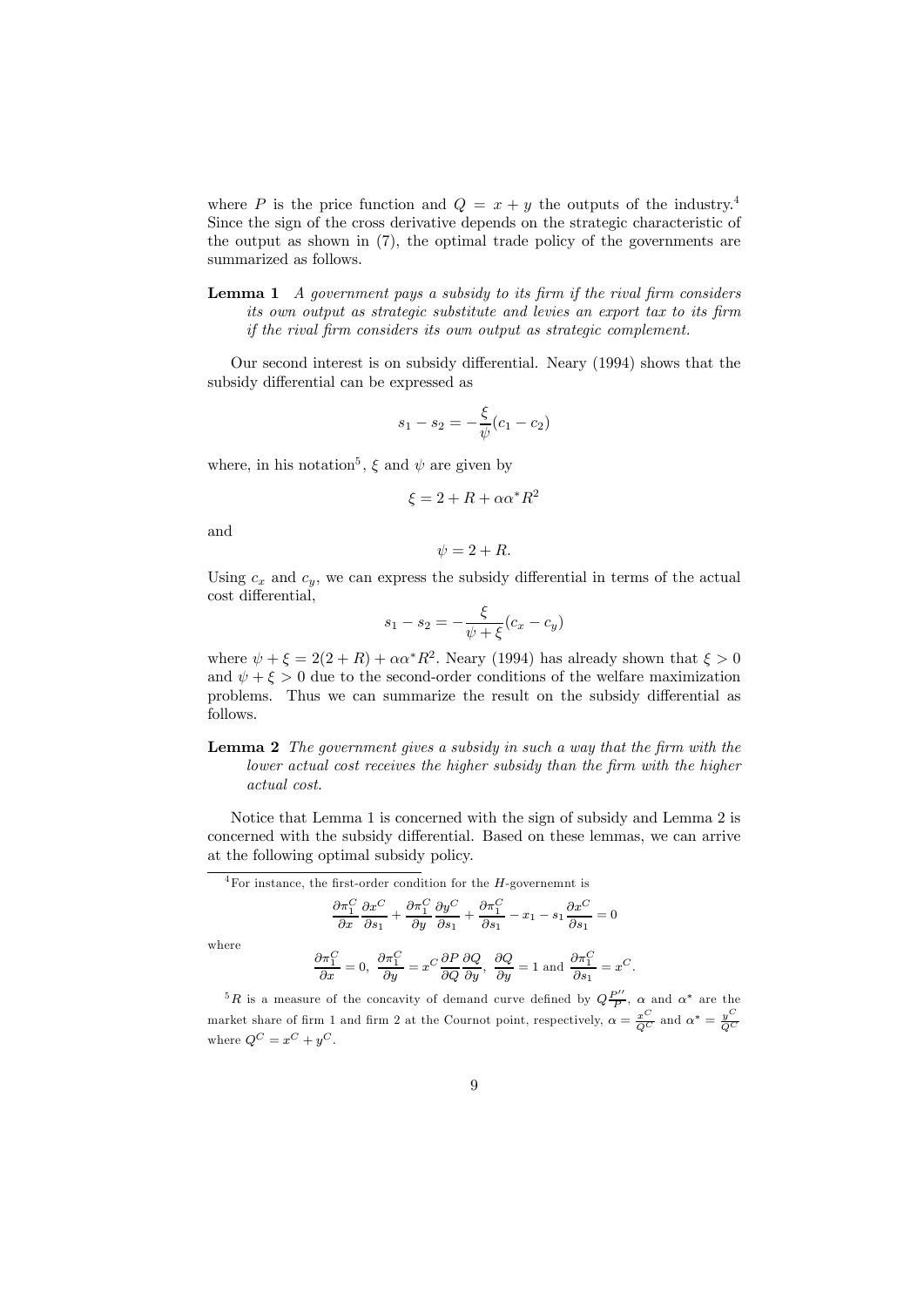**Theorem 1** The interior optimal subsidies,  $s_1^e$  and  $s_2^e$ , depend on the actual cost ratio and the strategic characteristics of the outputs in the following way:

(1) If both outputs are strategic substitutes, then the governments give subsidies to their firms such that

$$
s_1^e \geq s_2^e > 0 \ \textit{if} \ \ c_y \geq c_x \ \textit{and} \ s_2^e > s_1^e > 0 \ \textit{if} \ \ c_x > c_y.
$$

(2) If both outputs are strategic complements, then the governments charge export taxes to their firms such that

$$
0>s_1^e\geq s_2^e\text{ if }c_y\geq c_x\text{ and }0>s_2^e>s_1^e\text{ if }c_x>c_y.
$$

(3) In the mixed case when one firm treats its output as a strategic substitute and the other firm treats its output as a strategic complement, then the firm with the higher actual cost receives an export tax while the firm with the lower cost receives an export subsidy;

$$
s_1^e > 0 > s_2^e \text{ if } c_y > c_x \text{ and } s_2^e > 0 > s_1^e \text{ if } c_x > c_y.
$$

When  $c_1 = c_2$ , as seen in Figure 1, the outputs are strategic substitutes if demand is elastic and are strategic complements if demand is inelastic. Thus parts (1) and (2) of Theorem 1 can be restated as follows<sup>6</sup>:

#### Corollary 1 When the firms are symmetric, an export subsidy is optimal if demand is elastic and an export tax is optimal if demand is inelastic

In order to get a complete description of the dynamics in the international subsidy game, we have to specify the welfare functions, derive the explicit forms of the best reply functions of the governments and consider their characteristics in the policy space. Substituting  $x^C$ ,  $y^C$ ,  $Q^C = x^C + y^C$  and  $P^C = (Q^C)^{-\lambda}$  into (13) and (14) yields the explicit forms of H-government's welfare function,

$$
W_1(s_1, s_2) = \frac{(2-\lambda)^{\frac{1}{\lambda}-1}}{\lambda(c_x + c_y)^{\frac{1}{\lambda}+1}} \left(c_x + c_y - c_1(2-\lambda)\right) \left(c_y - (1-\lambda)c_x\right),\tag{15}
$$

and F-government's welfare function,

$$
W_2(s_2, s_1) = \frac{(2-\lambda)^{\frac{1}{\lambda}-1}}{\lambda (c_x + c_y)^{\frac{1}{\lambda}+1}} (c_x + c_y - c_2(2-\lambda)) (c_x - (1-\lambda)c_y).
$$
 (16)

Differentiating  $W_1(s_1, s_2)$  and  $W_2(s_2, s_1)$  with respect to  $s_1$  and  $s_2$ , respectively, yields the first-order conditions,

$$
\frac{\partial W_1}{\partial s_1} = \beta f(s_1, s_2) = 0 \Longrightarrow f(s_1, s_2) = 0,\tag{17}
$$

<sup>6</sup>These are the same as Case 2a and Case 3a of Bandyopadhyay (1997).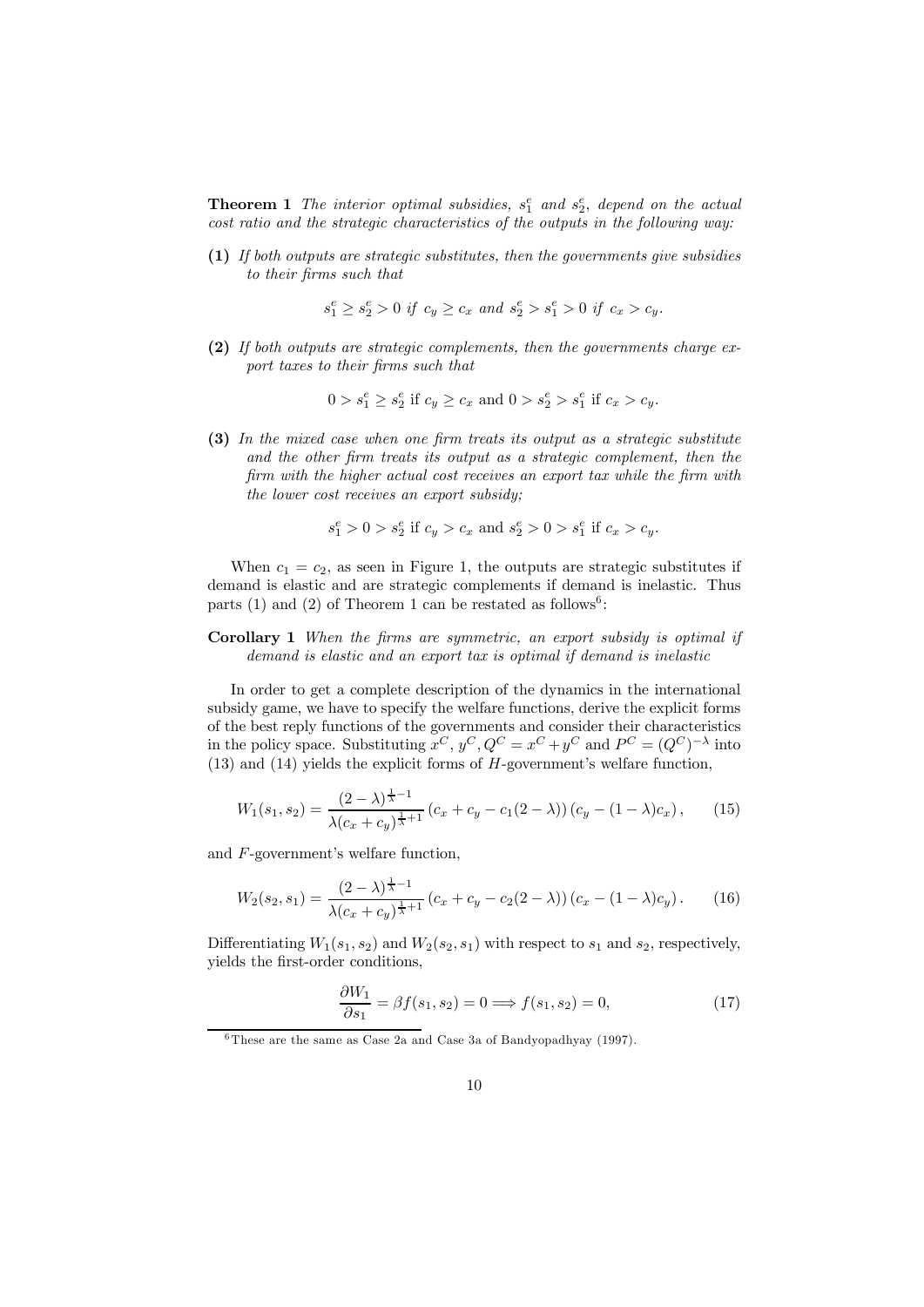$\partial W_2$  $\frac{\partial S_2}{\partial s_2} = \beta g(s_2, s_1) = 0 \Longrightarrow g(s_2, s_1) = 0,$  (18)

where  $\beta$  is a positive constant,

$$
\beta = \frac{(2-\lambda)^{\frac{1}{\lambda}-1}}{\lambda^2 (c_x + c_y)^{\frac{1}{\lambda}+2}} > 0,
$$

and  $f(s_1, s_2)$  and  $g(s_2, s_1)$  are defined, respectively, by

$$
f(s_1, s_2) = (c_x + c_y)(c_y - s_1 - (1 - \lambda)c_1)(1 - \lambda)\lambda + (c_y - (1 - \lambda)c_x)(c_y - s_1 - (1 + \lambda - \lambda^2)c_1),
$$

and

$$
g(s_2, s_1) = (c_x + c_y)(c_x - s_2 - (1 - \lambda)c_2)(1 - \lambda)\lambda + (c_x - (1 - \lambda)c_y)(c_x - s_2 - (1 + \lambda - \lambda^2)c_2).
$$

The second-order conditions are

$$
\frac{\partial^2 W_1}{\partial s_1^2} = \beta \frac{df(s_1, s_2)}{ds_1} < 0 \Leftrightarrow \frac{df(s_1, s_2)}{ds_1} < 0,\tag{19}
$$

and

$$
\frac{\partial^2 W_2}{\partial s_2^2} = \beta \frac{dg(s_2, s_1)}{ds_2} < 0 \Leftrightarrow \frac{dg(s_2, s_1)}{ds_2} < 0,\tag{20}
$$

where the derivatives are

$$
\frac{df(s_1, s_2)}{ds_1} = -\left\{2s_1(1-\lambda)^2 + \lambda \left[(3-2\lambda)c_y + (1-\lambda)c_1\right]\right\},\,
$$

and

$$
\frac{dg(s_2, s_1)}{ds_2} = -\left\{2s_2(1-\lambda)^2 + \lambda\left[(3-2\lambda)c_x + (1-\lambda)c_2\right]\right\}.
$$

A best reply function of the H-government is derived first. Solving  $f(s_1, s_2) =$ 0 with respect to  $s_1$  yields a pair of roots,

$$
s_{1_{S,L}} = -\frac{1}{2(1-\lambda)^2} \left\{ \lambda \left[ (1-\lambda)c_1 + (3-2\lambda)c_y \right] \pm (2-\lambda)\sqrt{D_1(s_2)} \right\},\tag{21}
$$

where  $s_{1_L}$  is the larger root,  $s_{1_S}$  is the smaller root and  $D_1(s_2)$  denotes the dicsriminant defined by

$$
D_1(s_2) = (c_y - (1 - \lambda)c_1)^2 + 4(1 - \lambda)\lambda^2 c_1 c_y.
$$

It is clear that  $D_1(s_2) > 0$  if  $\lambda < 1$ . In the case of  $\lambda > 1$ , it is possible to determine two threshold values of  $s_2$  that makes  $D_1(s_2)=0$ ,

$$
s_2^{(\pm)} = c_2 + (\lambda - 1) \left\{ (1 - 2\lambda^2) \pm 2\lambda \sqrt{\lambda^2 - 1} \right\} c_1.
$$

and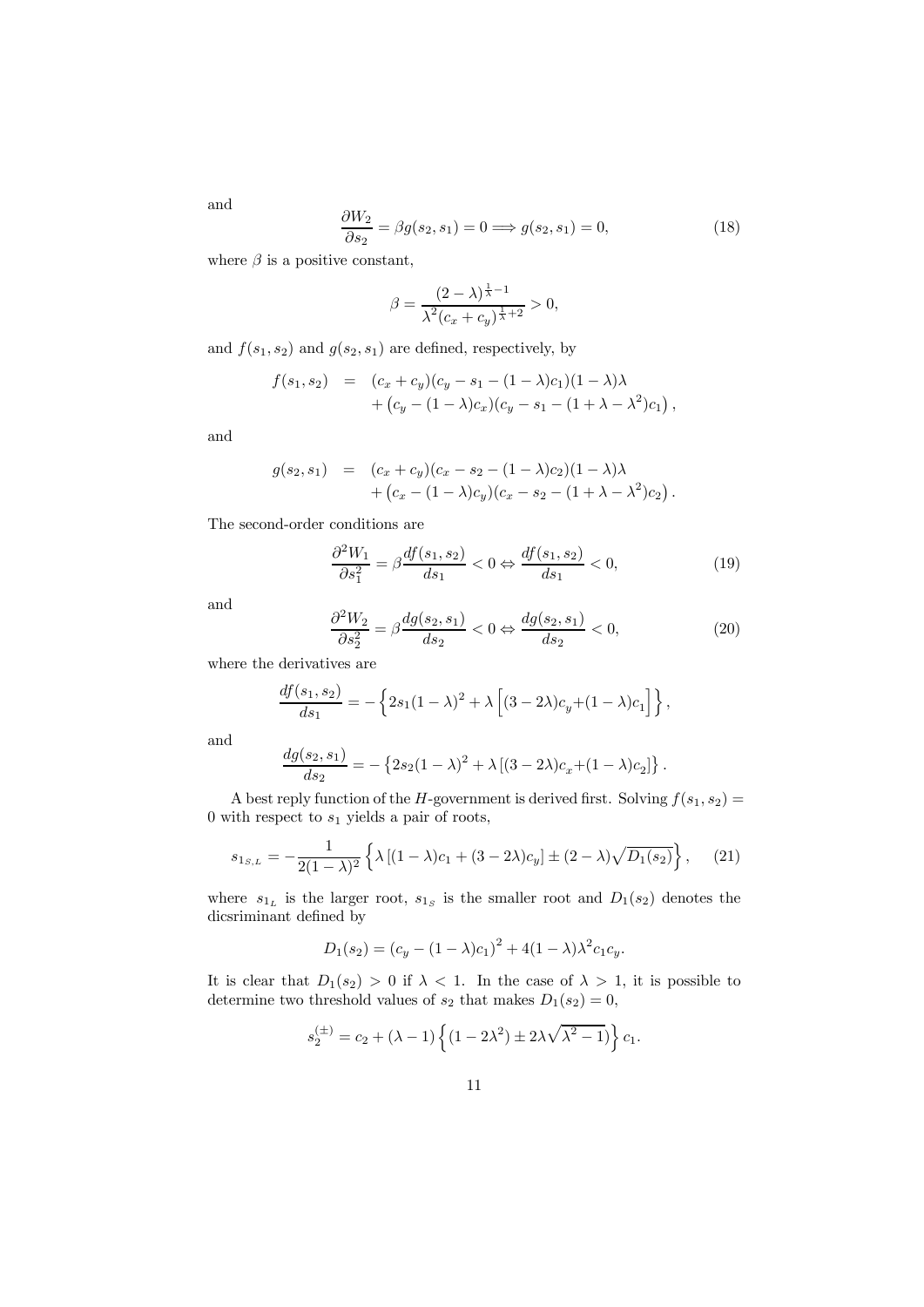It then follows that  $D_1(s_2) > 0$  for  $s_2 > s_2^{(+)}$  or  $s_2 < s_2^{(-)}$  if  $\lambda > 1$ .

Next we examine which root of (21) satisfies the second-order condition. Supposing  $D_1(s_2) > 0$ , multiplying both sides of (21) by  $2(1 - \lambda)^2$  and then moving the first two terms of the right hand side to the left, we obtain the alternative expressions,

$$
2(1 - \lambda)^2 s_{1_L} + \lambda((1 - \lambda)c_1 + (3 - 2\lambda)c_y) = (2 - \lambda)\sqrt{D_1(s_2)},
$$

and

$$
2(1 - \lambda)^2 s_{1_S} + \lambda((1 - \lambda)c_1 + (3 - 2\lambda)c_y) = -(2 - \lambda)\sqrt{D_1(s_2)}.
$$

The left hand sides of both equations are equal to  $-df(s_{1_L}, s_2)/ds_1$  and  $-df(s_{1_S}, s_2)/ds_1$ , which should be positive if the root satisfies the second-order condition. The right hand side of the first equation is positive and the one of the second equation is negative under the assumptions of  $\lambda < 2$  and  $D_1(s_2) > 0$ . Hence, given  $s_2, s_1$ , is the root that satisfies the first-order and the second-order conditions and therefore it is the best reply function of the H-government:

$$
r_1(s_2) = -\frac{\lambda \left[ (1 - \lambda)c_1 + (3 - 2\lambda)c_y \right] - (2 - \lambda)\sqrt{D_1(s_2)}}{2(1 - \lambda)^2}.
$$
 (22)

In the same way, we can show that the following solution of  $g(s_2, s_1)=0$  with respect to  $s_2$  is the best reply function of the  $F$ -government:

$$
r_2(s_1) = -\frac{\lambda \left[ (1 - \lambda)c_2 + (3 - 2\lambda)c_x \right] - (2 - \lambda)\sqrt{D_2(s_1)}}{2(1 - \lambda)^2} \tag{23}
$$

where  $D_2(s_1)$  is the discriminant defined by

$$
D_2(s_1) = (c_x - (1 - \lambda)c_2)^2 + 4(1 - \lambda)\lambda^2 c_2 c_x.
$$

Similary to the previous case,  $D_2(s_1) > 0$  if  $\lambda < 1$ . In the case of  $\lambda > 1$ , the critical values of  $s_1$  making  $D_2(s_1)=0$  are obtained as

$$
s_1^{(\pm)} = c_1 + (\lambda - 1) \left\{ (1 - 2\lambda^2) \pm 2\lambda \sqrt{\lambda^2 - 1} \right\} c_2
$$

where  $D_2(s_1) > 0$  for  $s_1 > s_1^{(+)}$  or  $s_1 < s_1^{(-)}$  if  $\lambda > 1$ .

We will next impose the following two external constraints on the subsidy levels,  $s_i$ , since the governments must behave with control. The first constraint is the lower bounds  $s_i^L$  of the subsidy, which is the upper bound of the export tax and is negative. Its specific value will be determined later. The second constraint requires an upper bound  $s_i^U$  of the subsidy, which may be due to the limited amount of governments' budgets, and is assumed to be equal to the production cost. Intuitively speaking, in determining their export subsidies, the governments will not give more than the production costs of their firms.

**Assumption 2**  $s_i^L \leq s_i \leq s_i^U$  for  $i = 1, 2$  where  $s_i^L < 0$  and  $s_i^U = c_i > 0$ .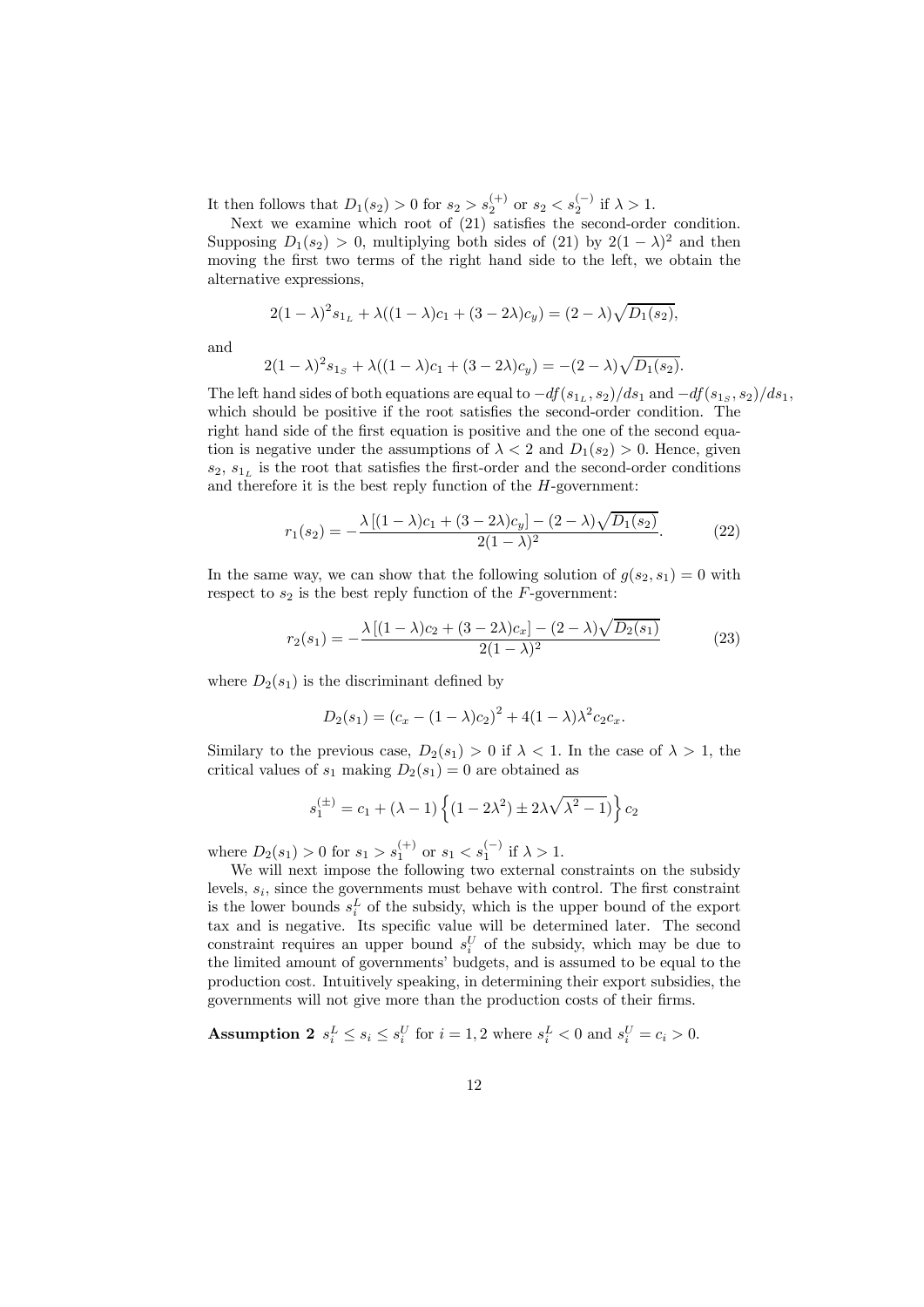If demand is elastic, then  $r_1(s_2)$  restricted to the interval  $[s_2^L, s_2^U]$  and  $r_2(s_2)$ restricted to the interval  $[s_1^L, s_1^U]$  are the constrained best reply functions. They are continuous on these intervals. If demand is inelastic, then the best reply functions restricted these domains are modified to be piecewise continuous as it will be shown later.

Let us examine in more detail the shapes of the best reply functions in the case of  $\lambda > 1$ ,  $r_1(s_2)$  is defined for only  $s_2 \geq s_2^{(+)}$  and  $s_2 \leq s_2^{(-)}$  so it is not defined for  $s_2^{(-)} < s_2 < s_2^{(+)}$ . In Figure 2, the downward-sloping dotted-solid bold curve is shown in the lower-left and the slightly upward-sloping bold curve in the upper-right part of the figure. They are two pieces of the  $s_1 = r_1(s_2)$ curve. The upward-sloping solid line is the  $df_1(s_1, s_2)/ds = 0$  locus. Let  $s_1^M$  be the solution of  $df_1(s_1, s_2^{(+)})/ds = 0$ . Then  $s_2^{(+)} < c_2$  and  $c_1 < s_1^M$  because for  $1 < \lambda < 2$ .

$$
s_2^{(+)} = c_2 + \underbrace{(\lambda - 1)\{(1 - 2\lambda^2) + 2\lambda\sqrt{\lambda^2 - 1}\}}_{(-)}
$$

and

$$
s_1^M = \underbrace{\lambda \left\{ 2\lambda^2 - \lambda - 2 + \lambda(3 - 2\lambda)\sqrt{\frac{\lambda + 1}{\lambda - 1}} \right\}}_{\geq 1} c_1 > c_1.
$$

The direct substitution of  $s_2^{(+)}$  into  $r_1(s_2)$  shows that  $r_1(s_2^{(+)}) = s_1^M$  while  $s_1^U = c_1$  and  $s_2^U = c_2$  by definition. It then follows that  $r_1(s_2) > s_1^U$  for  $s_2^{(+)} \leq s_2 \leq s_2^U$ . This imply that the best reply function violates Assumption 2 and thus is not defined for  $s_2^{(+)} \leq s_2 \leq s_2^U$  either. To remedy this unfavorable property of  $r_1(s_2)$ , we extend it to the interval  $[s_2^L, s_2^U]$  in the following way. On the upward-sloping solid curve of Figure 2,  $0 = df(s_1, s_2)/ds_1$  holds and the second order condition is satisfied under this curve. Let  $s_1^m$  be the solution of  $0 = df(s_1, s_2^{(-)})/ds_1$ .<sup>7</sup> Under the assumption that  $s_1^m \leq s_1^L$ ,  $s_2^{\ell}$  is defined so that  $r_1(s_2^{\ell}) = s_1^L$  and  $s_2^{\ell} \leq s_2^{(-)}$ . Then define the piecewise best reply function of the  $H$ -government by

$$
R_1(s_2) = \begin{cases} r_1(s_2) & \text{for } s_2^L \le s_2 \le s_2^{\ell}, \\ s_1^L & \text{for } s_2^{\ell} < s_2 \le s_2^U. \end{cases} \tag{24}
$$

In Figure 2, the bold curve kinked at  $(s_1^L, s_2^{\ell})$  is the best reply curve defined by (24). In the same way, the piecewise continuous best reply function of the *F*-government is also defined under the assumption that  $s_2^m \leq s_2^L$ :

$$
R_2(s_1) = \begin{cases} r_2(s_2) \text{ for } s_1^L \le s_1 \le s_1^{\ell}, \\ s_2^L \text{ for } s_1^{\ell} < s_1 \le s_1^U \\ s_2^L \text{ for } s_1^{\ell} < s_1 \le s_1^U \end{cases} \tag{25}
$$
\n
$$
\tau_{s_1^m} = \lambda \left( 2\lambda^2 - \lambda - 2 - \lambda(3 - 2\lambda) \sqrt{\frac{\lambda + 1}{\lambda - 1}} \right) c_1. \text{ It also holds that } r_H(s_2^{(-)}) = s_1^m.
$$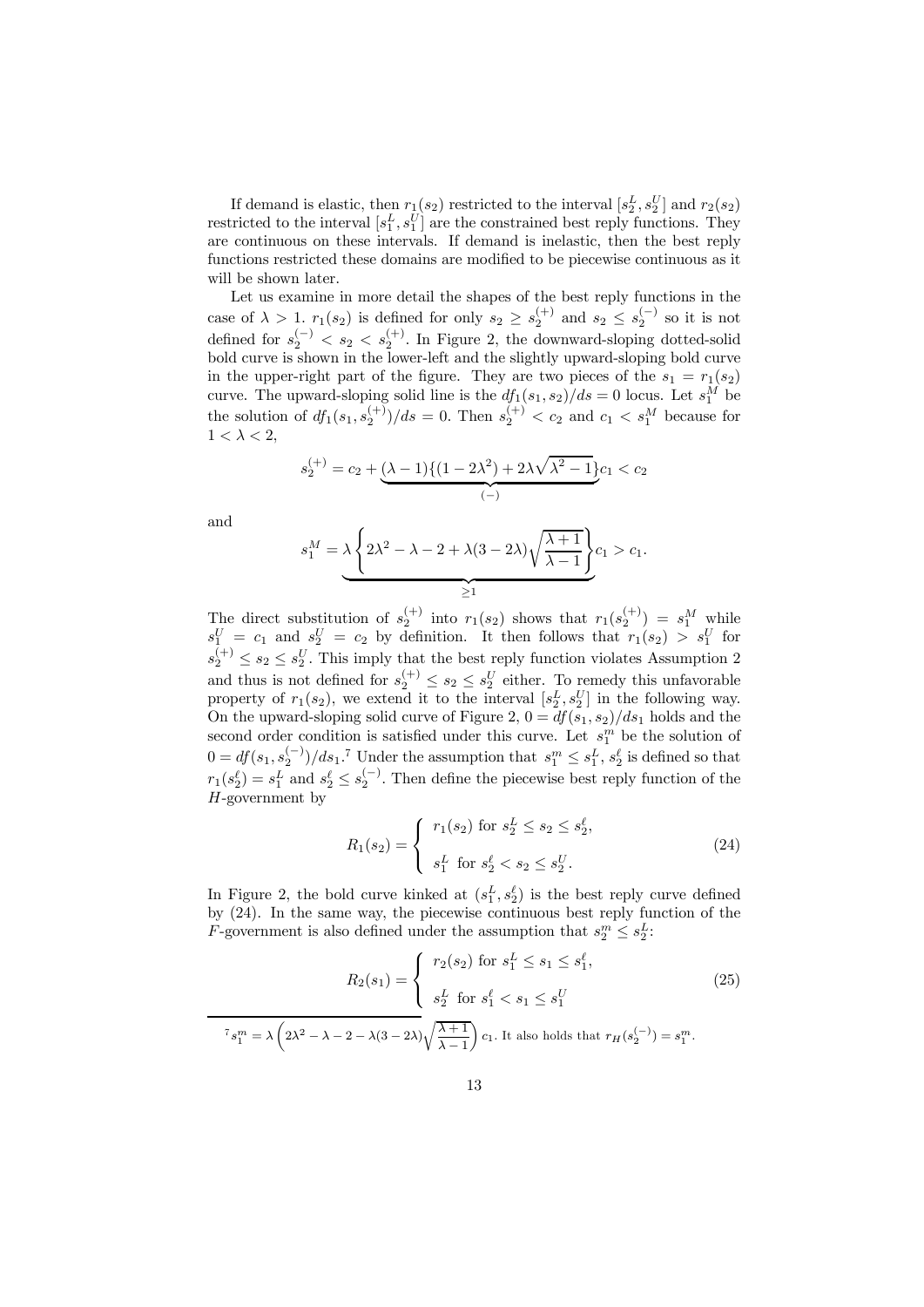where  $s_1^{(-)}$  is the smaller root that solves  $D_2(s_1)=0$ ,  $s_2^m$  is the solution of equation  $df(s_2, s_1^{(-)})/ds_2 = 0$  and  $s_1^{\ell}$  satisfies  $r_2(s_1^{\ell}) = s_2^{\ell}$ .



Piecewise continuous best reply function of the H-government

#### 2.4 Determination of the Optimal Subsidy

In this section, we look for an explicit solution of the trade policy that is determined by an intersection of the best response curves of the two governments. The nonlinearity of the best reply functions may lead to multiple optimal points. Since the specific forms of the best reply functions depend on the cost structure and demand elasticity, we first consider the special case with symmetric firms (i.e.,  $c_1 = c_2$ ) and then proceed to the general case.

Substitute  $c_1 = c_2 = c$  into (22) and (23) and suppose that  $\lambda < 1$ . In Figure 3 in which we take  $\lambda = 0.8$  and  $c = 1$ ,<sup>8</sup> the reaction curve of the *H*-government takes a  $U$ -shaped profile with respect to the  $s_2$  axis and so does the reaction curve of the F-government with respect to the  $s_1$  axis.<sup>9</sup> The area surrounded by the dotted rectangle is the feasible region defined by  $[s_1^L, s_1^U] \times [s_2^L, s_2^U]$ . Since the two governments are symmetric with respect to the diagonal of the  $(s_1, s_2)$  space under the assumption of identical production costs, their intersection occurs at a point on the diagonal. Solving  $r_1(s_2) = r_2(s_1)$  with the condition  $s_1 = s_2$ yields two positive solutions, which are denoted by  $E^e$  and  $E^A$  in Figure 3. Two solutions imply that the governments have two choices, the lower (interior) subsidies,

$$
E^{e} = (s_{1}^{e}, s_{2}^{e}) \text{ with } s_{1}^{e} = s_{2}^{e} = \frac{\lambda(1 - \lambda)c}{2(3 - 2\lambda)} > 0,
$$
\n(26)

 $8$ Point (0.8, 1) corresponds to point A in Figure 1.

<sup>&</sup>lt;sup>9</sup>To keep notational consistency, we denote the best reply functions in the case of  $\lambda < 1$ by  $R_i(s_i)$  for  $i, j = 1, 2$  and  $i \neq j$ .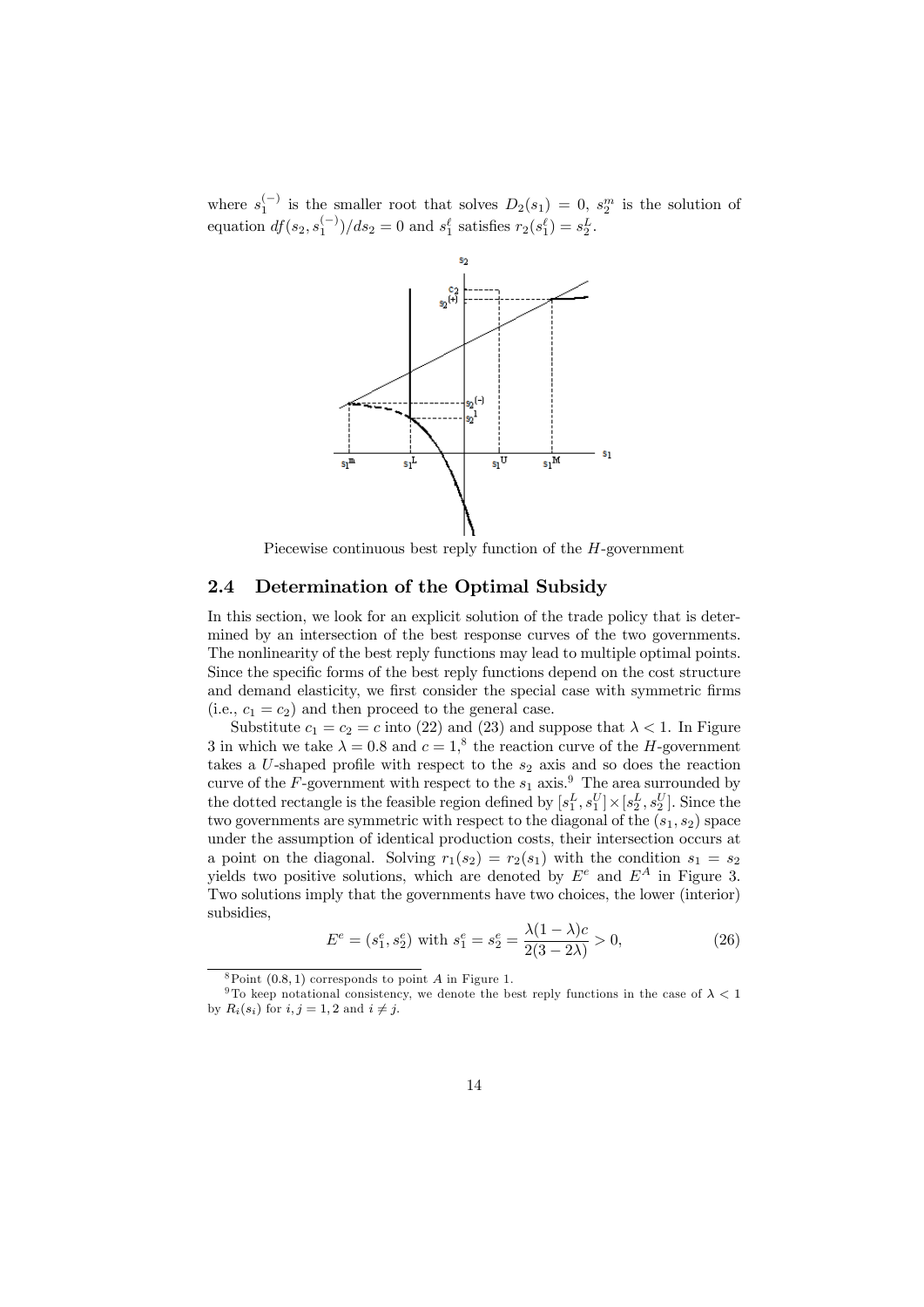and higher (cornered) subsidies,

$$
E^{A} = (s_{1}^{A}, s_{2}^{A}) \text{ with } s_{1}^{A} = c_{1} (= s_{1}^{U} > 0) \text{ and } s_{2}^{A} = c_{2} (= s_{2}^{U} > 0). \tag{27}
$$

Figure 3. Determination of the optimal subsidy in the case of  $\lambda < 1$ 

If demand is inelastic (i.e.,  $\lambda > 1$ ), then there are three optimal points denoted by  $E^e$ ,  $E^a$  and  $E^b$ , as shown in Figure 4 in which we take  $\lambda = 1.1$  and  $c = 1<sup>10</sup>$  The solid curve and the dotted curve are the best reply curves of the  $H$ -government and the  $F$ -government, respectively. It can be seen that at an interior point,  $E^e$ , the governments charge export taxes,

$$
E^{e} = (s_{1}^{e}, s_{2}^{e}) \text{ with } s_{1}^{e} = s_{2}^{e} = \frac{\lambda(1 - \lambda)}{2(3 - 2\lambda)}c < 0.
$$
 (28)

The piecewise-continuous curves intersect at two other points,  $E^a$  and  $E^b$ , which are born because we modified the best reply functions. The two points describe a mixed trade policy in a sense that one government chooses to give an export subsidy and the other government to levy an export tax,

$$
E^{a} = (s_{1}^{a}, s_{2}^{a}) \text{ with } s_{1}^{a} = s_{1}^{L} < 0 \text{ and } s_{2}^{a} = r_{F}(s_{1}^{L}) > 0 \tag{29}
$$

and

$$
E^{b} = (s_1^{b}, s_2^{b}) \text{ with } s_1^{b} = r_H(s_2^{L}) > 0 \text{ and } s_2^{b} = s_2^{L} < 0. \tag{30}
$$

 $10$ Point (1.1, 1) corresponds to point *a* in Figure 1.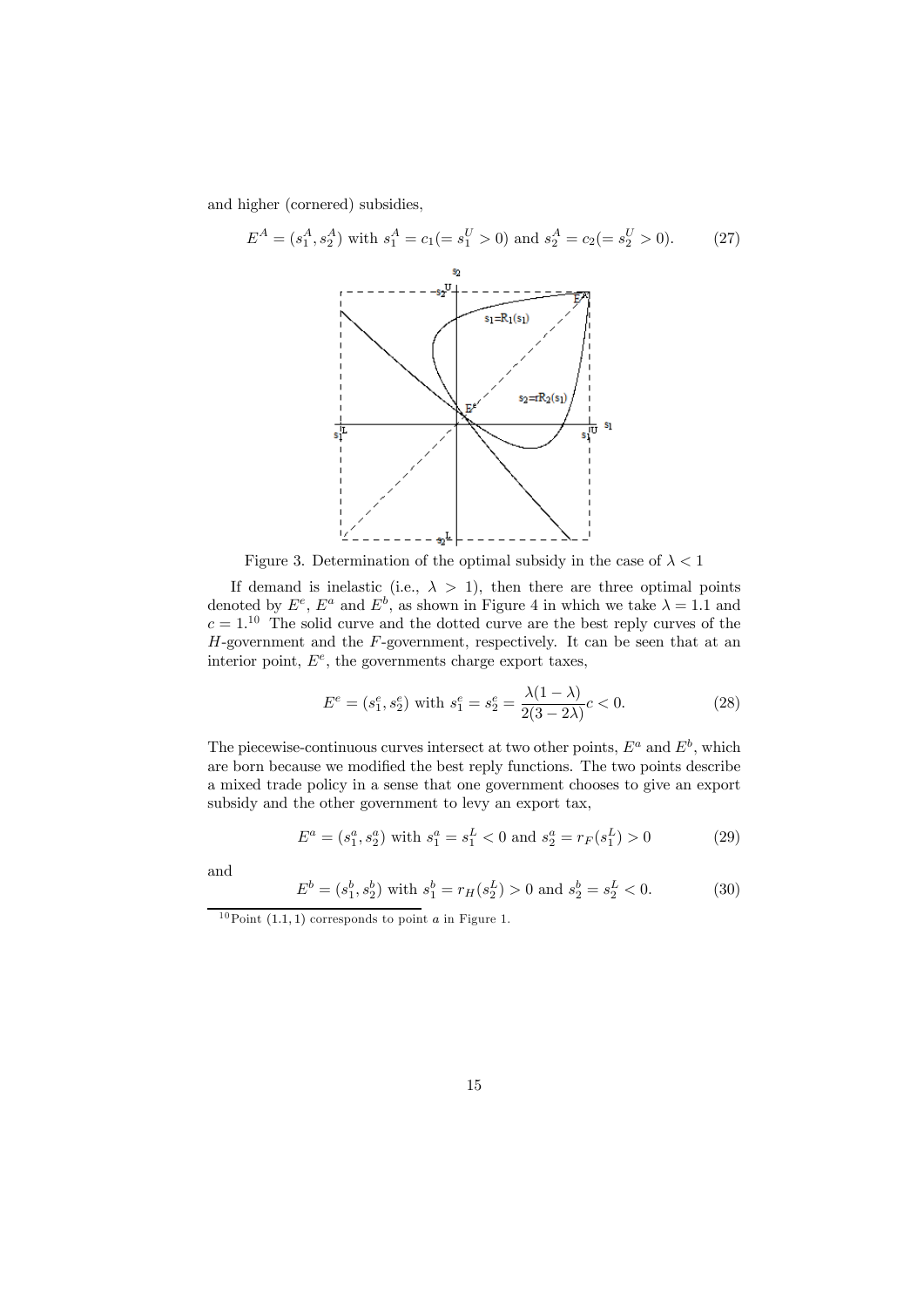

Figure 4. Determination of the optimal subsidy in the case of  $\lambda > 1$ 

We now determine the appropriate value of  $s_i^L$ . The best reply functions are obtained under the assumptions that  $s_1^m \leq s_1^L$  and  $s_2^m \leq s_2^L$ , which can be spelled out as

$$
\lambda \left( 2\lambda^2 - \lambda - 2 - (3 - 2\lambda)\lambda \sqrt{\frac{\lambda + 1}{\lambda - 1}} \right) c \le s_i^L \tag{31}
$$

The equilibrium subsidies are constrained by the two conditions: first they must be greater than the lower bound,

$$
\frac{\lambda(1-\lambda)}{2(3-2\lambda)}c \ge s_i^L\tag{32}
$$

second, the interior equilibrium point is located in the region where the secondorder conditions are satisfied. To this end, the following condition is necessary,

$$
\frac{\lambda(3\lambda - 4)c}{2 - 7\lambda + 4\lambda^2} \ge \frac{\lambda(1 - \lambda)c}{2(3 - 2\lambda)},
$$
\n(33)

where the value of the left hand side corresponds to the coordinate of an intercept of the two loci,  $df(s_1, s_2)/ds_1 = 0$  and  $dg(s_1, s_2)/ds_2 = 0$ . These three constraint curves cross at the point  $\left(\frac{15-\sqrt{17}}{8}, \frac{61-11\sqrt{17}}{16(3-\sqrt{17})}c\right) \simeq (1.36, -0.87c)$  and (33) is always true for  $\lambda \leq \frac{15-\sqrt{17}}{8}$ . If we assume the following assumption, then these three conditions are satisfied:

**Assumption 3.** 
$$
s_i^m \le s_i^L \le \frac{\lambda(1-\lambda)}{2(3-2\lambda)}
$$
 and  $\lambda \le \lambda^* = \frac{15-\sqrt{17}}{8}$ .

We summarize the above dervation in the following theorem: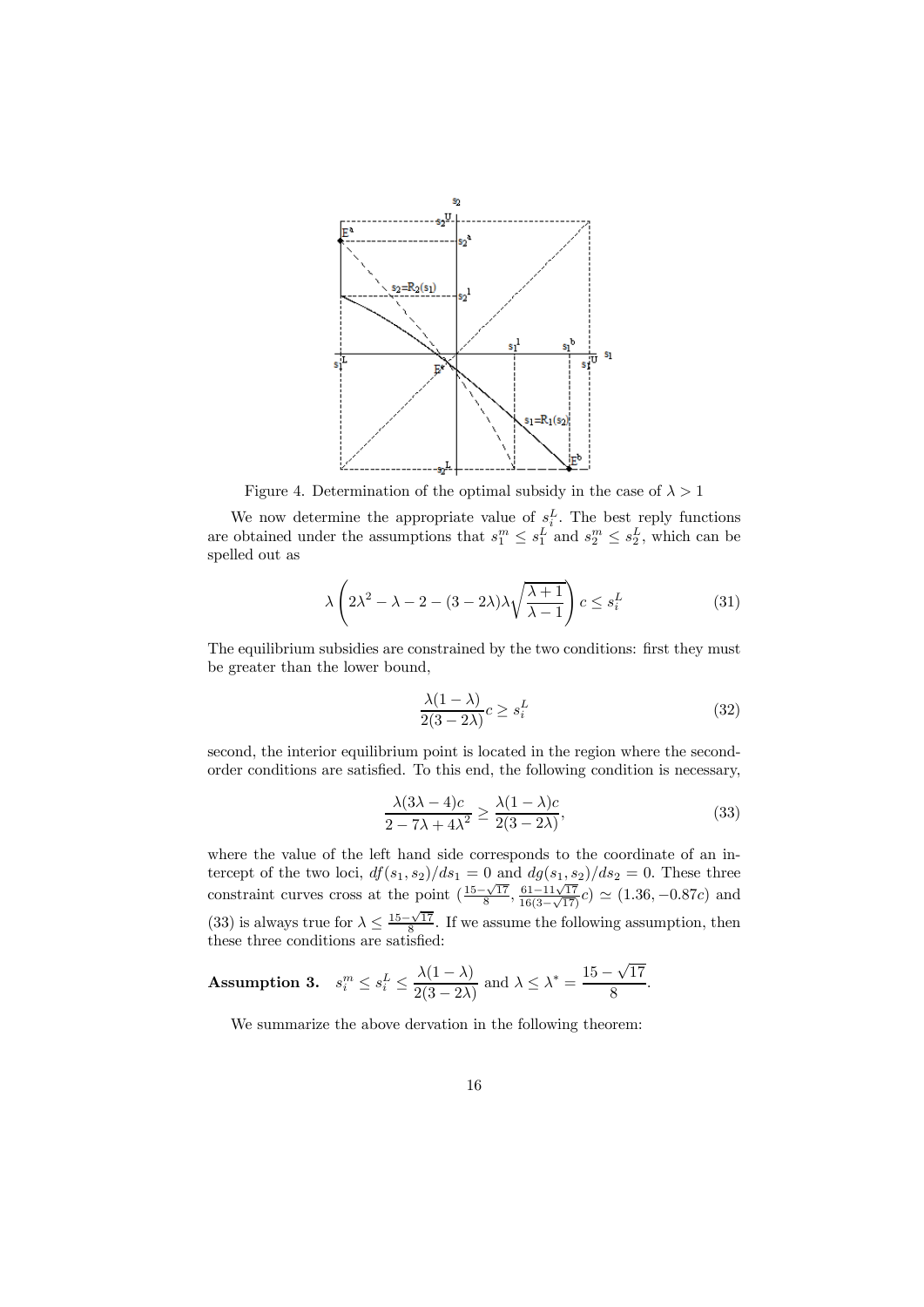Theorem 2 Suppose that the firms are symmetric and Assumption 3 holds. The governments have two distinctive policies of an export subsidy if demand is elastic and three distinctive policies (one is an export tax and the other two are mixed policies) if demand is inelastic.

Now we proceed to the determination of the optimal trade policy when the firms are asymmetric (i.e.,  $c_1 \neq c_2$ ). In principle, the optimal subsidy is determined by an intersection of the best reply curves of the governments. By continuity, the intersection is located in the first quadrant of the  $(s_1, s_2)$  space if the cost difference is small and in the second or fourth quadrant if it is large. However, due to the complicated expressions of (22) and (23), we cannot derive general explicit solutions so we specify the parameters' value and numerically obtain the intersections when the cost difference is large. We start with the case of elastic demand. With  $c_1 = 1$  and  $\lambda = 0.8$  we take  $c_2 = 1.25$  in Figure 5(A) where  $s_1^e \simeq 0.49$  and  $s_2^e \simeq -0.22$ . Similary we select  $c_2 = 0.75$  in Figure 5(B) where  $s_1^e \simeq -0.16$  and  $s_2^e \simeq 0.42$ . The actual cost ratios are

$$
k = \frac{1 - 0.49}{1.25 - (-0.22)} \simeq 0.34
$$
 and 
$$
k = \frac{1 - (-0.16)}{1.25 - 0.42} \simeq 3.45.
$$

When  $(\lambda, k) = (0.8, 0.34)$  or  $(\lambda, k) = (0.8, 3.45)$ , the government adopt the mixed trade policy: one government gives an export subsidy to its firm and the other government levies an export tax on its firm. Notice that the lower-cost firm enjoys the higher subsidy.



Figure 5. Asymmetric firms and elastic demand  $(\lambda = 0.8)$ 

We turn to the case of inelastic demand. With  $c_1 = 1$  and  $\lambda = 1.1$ , we take  $c_2 = 1.05$  in Figure 6(A) where  $s_1^e \simeq -0.32$  and  $s_2^e \simeq 0.17$  and  $c_2 = 0.95$  in Figure 6(B) where  $s_1^e \simeq 0.17$  and  $s_2^e \simeq -0.31$ . The actual cost ratios become

$$
k = \frac{1 - (-0.32)}{1.05 - 0.17} \approx 1.50
$$
 and  $k = \frac{1 - 0.17}{1.05 - (-0.31)} \approx 0.66$ .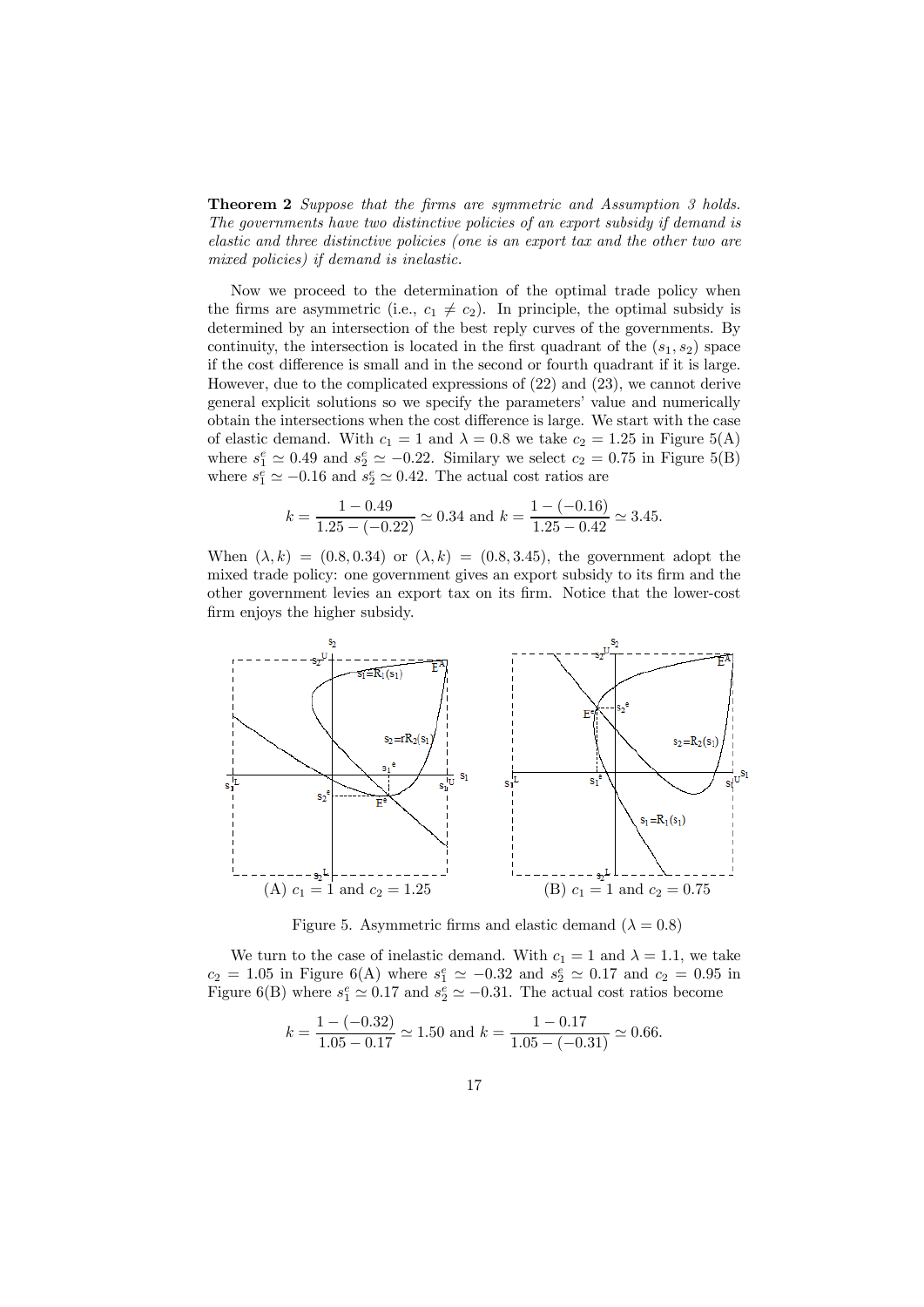When  $(\lambda, k) = (1.1, 1.5)$ , The *H*-government levies an export tax and the *F*government gives an export subsidy. On the other hand when  $(\lambda, k) = (1.1, 0.66)$ , the policy is reversed. Notice that the higher-cost firm enjoys the higher subsidy, which is different from the results obtained by de Meza (1986) and Neary (1994). This contradiction is pointed out and called a "perverse" case by Bandyopadhyay (1997). However, since  $k > 1$  in Figure 6(A) and  $k < 1$  in Figure 6(B), it can be observed that the firm with the lower actual cost receives higher subsidy, as a result of the optimal trade policy.



Figure 6. Asymmetric firms and inelastic demand  $(\lambda = 1.1)$ 

# 3 Dynamics with Elastic Demand

The total dynamic system of the two-stage game consists of the policy dynamic system with adaptive expectations,

$$
\begin{cases}\ns_1(t+1) = (1-\alpha_1)s_1(t) + \alpha_1 R_1(s_2(t)), \\
s_2(t+1) = (1-\alpha_2)s_2(t) + \alpha_2 R_2(s_1(t)),\n\end{cases}
$$
\n(34)

where  $\alpha_i$  is the adjustment coefficient with  $0 < \alpha_i \leq 1$ , and the output dynamic system with naive expectations,

$$
\begin{cases} (1 - \lambda)x(t+1) + y(t) = (c_1 - s_1(t))(x(t+1) + y(t))^{1+\lambda}, \\ x(t) + (1 - \lambda)y(t+1) = (c_2 - s_2(t))(x(t) + y(t+1))^{1+\lambda}. \end{cases}
$$
(35)

Notice that the output dynamic system depends on the variables  $s_1$  and  $s_2$  of the policy dynamic system but not vice versa. In this section we consider the total dynamics when demand is elastic.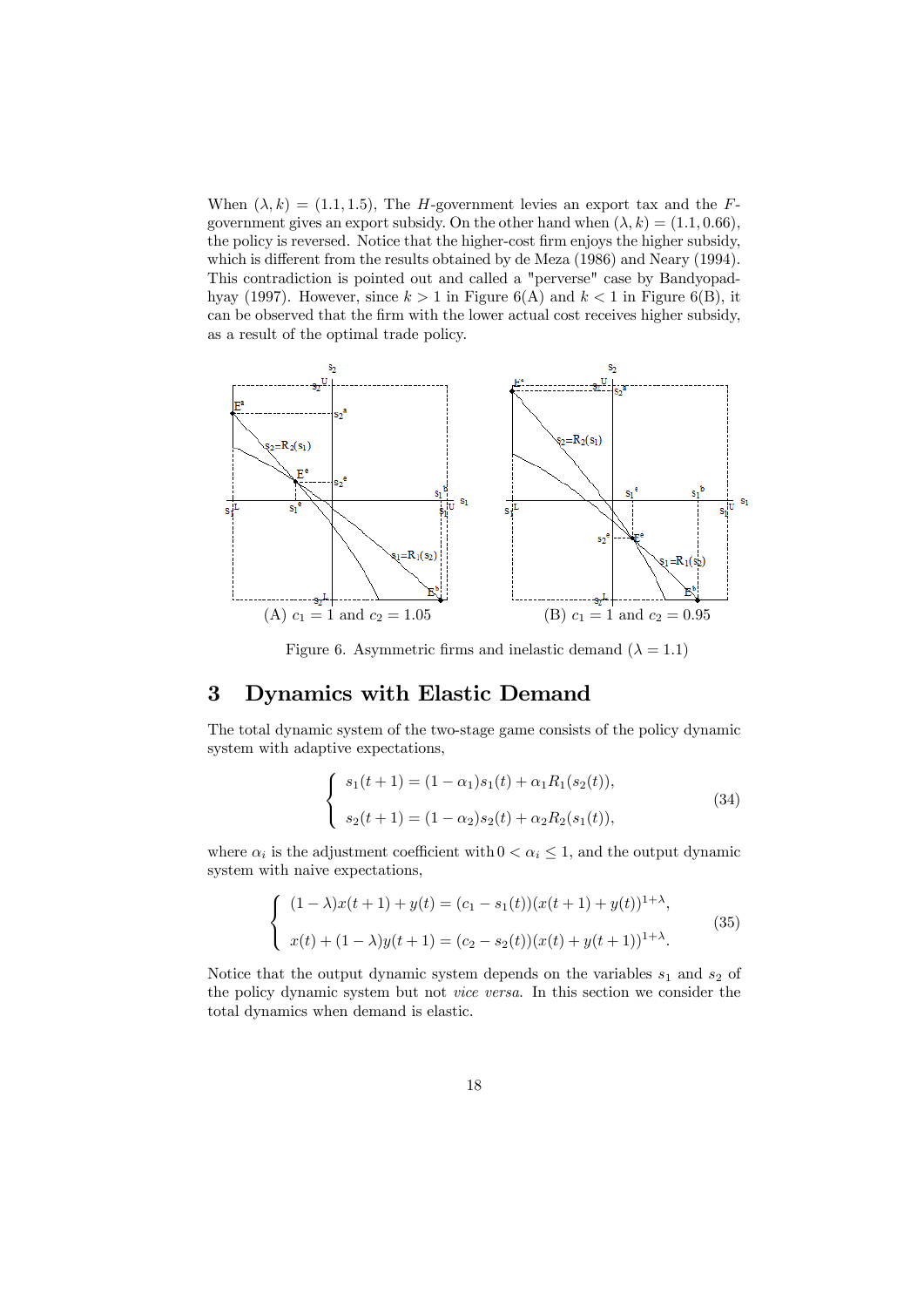We first examine the local stability of the dynamic process of the optimal policy selection. Its Jacobian matrix is

$$
J = \begin{pmatrix} 1 - \alpha_1 & \alpha_1 \frac{\partial R_H}{\partial s_2} \\ \alpha_2 \frac{\partial R_F}{\partial s_1} & 1 - \alpha_2 \end{pmatrix}
$$

with trace

$$
trJ = 2 - (\alpha_1 + \alpha_2)
$$

and determinant

$$
\det J = (1 - \alpha_1)(1 - \alpha_2) - \alpha_1 \alpha_2 \frac{\partial R_H}{\partial s_2} \frac{\partial R_F}{\partial s_1}.
$$

We can recall that the necessary and sufficient conditions for the local asymptotic stability of a two-dimensional system are as follows:

$$
1 - trJ + \det J = \alpha_1 \alpha_2 (1 - \gamma) > 0,
$$
  
\n
$$
1 + trJ + \det J = 2(2 - (\alpha_1 + \alpha_2)) + \alpha_1 \alpha_2 (1 - \gamma) > 0,
$$
 (36)  
\n
$$
1 - \det J = \alpha_1 + \alpha_2 - \alpha_1 \alpha_2 (1 - \gamma) > 0,
$$

with

$$
\gamma = \frac{\partial R_H}{\partial s_2} \frac{\partial R_F}{\partial s_1}.
$$

The first and second conditions are satisfied if  $\gamma < 1$  and so is the third condition if  $\gamma > -1$ . Therefore the stability condition is  $|\gamma| < 1$ . We will next check whether or not this stability condition is fulfilled in the cases of symmetric and asymmetric firms.

### 3.1 Symmetric firms:  $c_1 = c_2$

The derivatives of the best reply functions evaluated at the steady state are symmetric if the production costs are identical. Furthermore, in the case of elastic demand, these are obtained as

$$
0 > \frac{\partial r_H(s_2)}{\partial s_2} = \frac{\partial r_F(s_1)}{\partial s_1} = \frac{-5 + 13\lambda - 11\lambda^2 + 3\lambda^3}{(\lambda - 1)^2 (13 - 15\lambda + 4\lambda^2)} > -1 \text{ at } E^e,
$$

and

$$
\frac{\partial r_H(s_2)}{\partial s_2} = \frac{\partial r_F(s_1)}{\partial s_1} = \frac{\lambda^2 - 2\lambda - 1}{\lambda - 1} > 1 \text{ at } E^A.
$$

All derivatives are independent of the value of the common production cost. Since  $\gamma$  is the product of these derivatives,

$$
\gamma = \left(\frac{-5 + 13\lambda - 11\lambda^2 + 3\lambda^3}{(1 - \lambda)^2 (13 - 15\lambda + 4\lambda^2)}\right)^2 < 1 \text{ at } E^e,
$$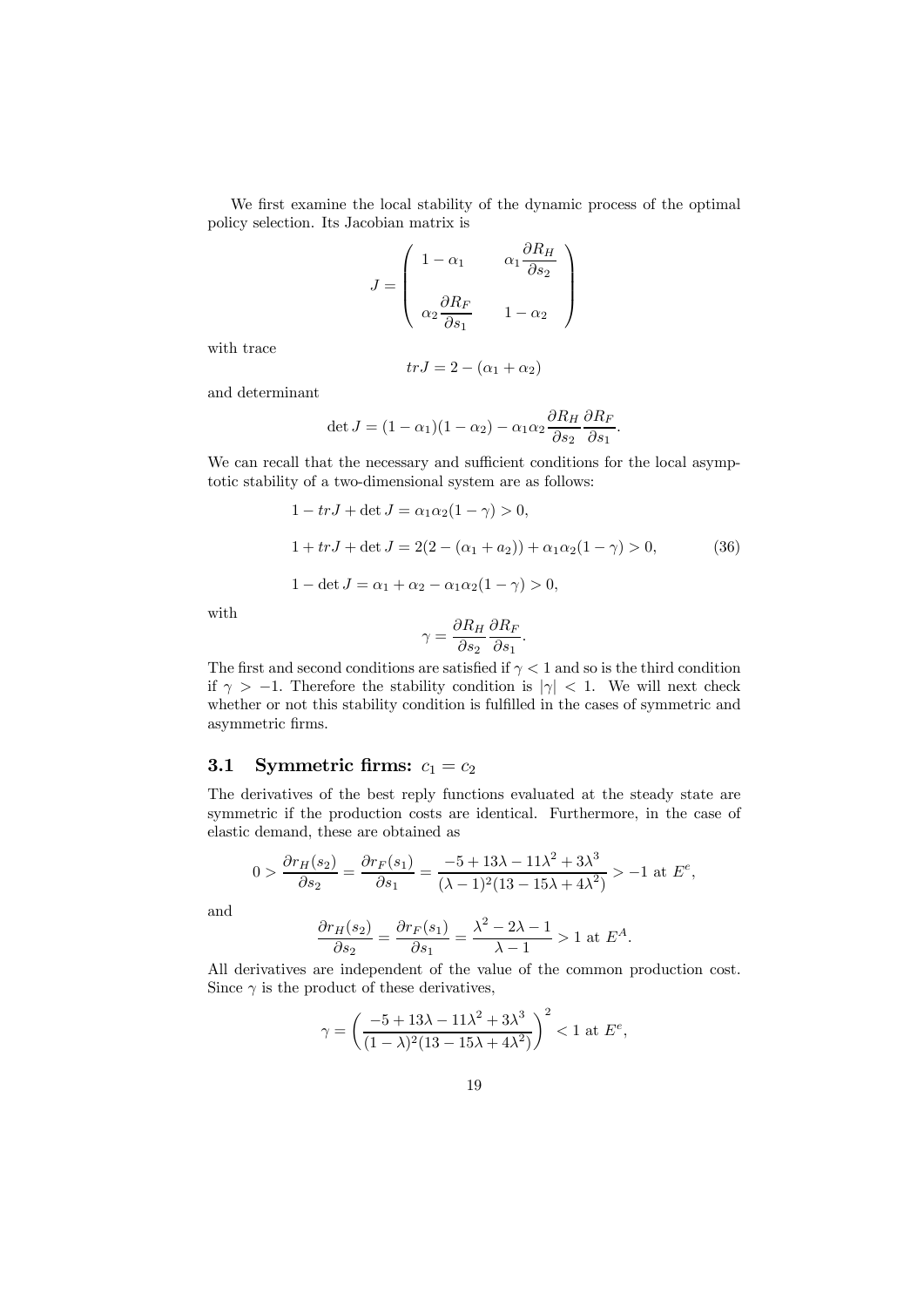$$
\gamma = \left(\frac{1+2\lambda - \lambda^2}{1-\lambda}\right)^2 > 1 \text{ at } E^A.
$$

The stability conditions (36) confirm that  $E^e$  is locally stable and  $E^A$  is locally unstable.

By (26), the optimal export subsidies of the two governments are identical. In consequence, the actual cost ratio is unity when the firms are symmetric. Returning to the stability condition of the output dynamics, (9), we see that the output equilibrium is locally stable, since

$$
\left|\Psi(\lambda,k)_{|k=1}\right| = \left|-\left(\frac{\lambda-1}{\lambda-3}\right)^2\right| < 1 \text{ for } 0 < \lambda < 1.
$$

It is possible to numerically confirm that the stationary points  $E^e$  in the policy space and  $C$  in the output space are also stable. We summarize these results:

**Theorem 3** If the production costs are identical and demand is elastic, then  $(i)$ the inner stationary point  $E^e$  in the policy space is locally asymptotically stable while the corner point  $E^A$  is locally unstable; (ii) the output stationary point associated with  $E^e$  is locally asymptotically stable.

#### 3.2 Asymmetric firms:  $c_1 \neq c_2$

In this section we consider policy and output dynamics when the firms are asymmetric  $(c_1 \neq c_2)$  and will see that more exotic phenomena emerge. The policy dynamic system (34) determines the feedback effect through the export subsidy policy on the subsequent behavior of the firms and (35) determines the output adjustment, aiming to arrive at the stationary point. The dynamic structure of (35) resembles to that of the nonlinear duopoly model studies by Puu (2003), in which it is shown that the cost difference is a source of complex dynamics. The cost difference also increases nonlinearities involved in (34). One drawback of introducing the cost difference is to make the best reply function more complicated and derivations of analytical solutions very difficult in not impossible. In such cases, it is a natural way to specify the model and use numerical simulations to examine how this second-stage game works.

We take  $c_1 = 1, c_2 = 1.0567, \alpha_1 = \alpha_2 = 0.8$  and  $\lambda = 0.98$ . In Figure 7(A) in which two trajectories, one starting at point a and the other at point b, are illustrated, the adaptive adjustment process of the traded policy leads to an asymptotically stable equilibrium point. On the other hand, in Figure 7(B), given the optimal trade policy, the unstable Cournot point gives rise to chaotic fluctuations. This is a typical example of the situation with  $\lambda < 1$  in which chaotic output dynamics are born although the trade policy is stable. The actual cost ratio plays a crucial role for the birth of complicated dynamics. The optimal trade policy is obtained as  $s_1^e \simeq 0.703518$ ,  $s_2^e \simeq -0.64385$ , and the actual cost ratio is

$$
k = \frac{c_1 - s_1^e}{c_2 - s_2^e} \simeq 0.174345.
$$

and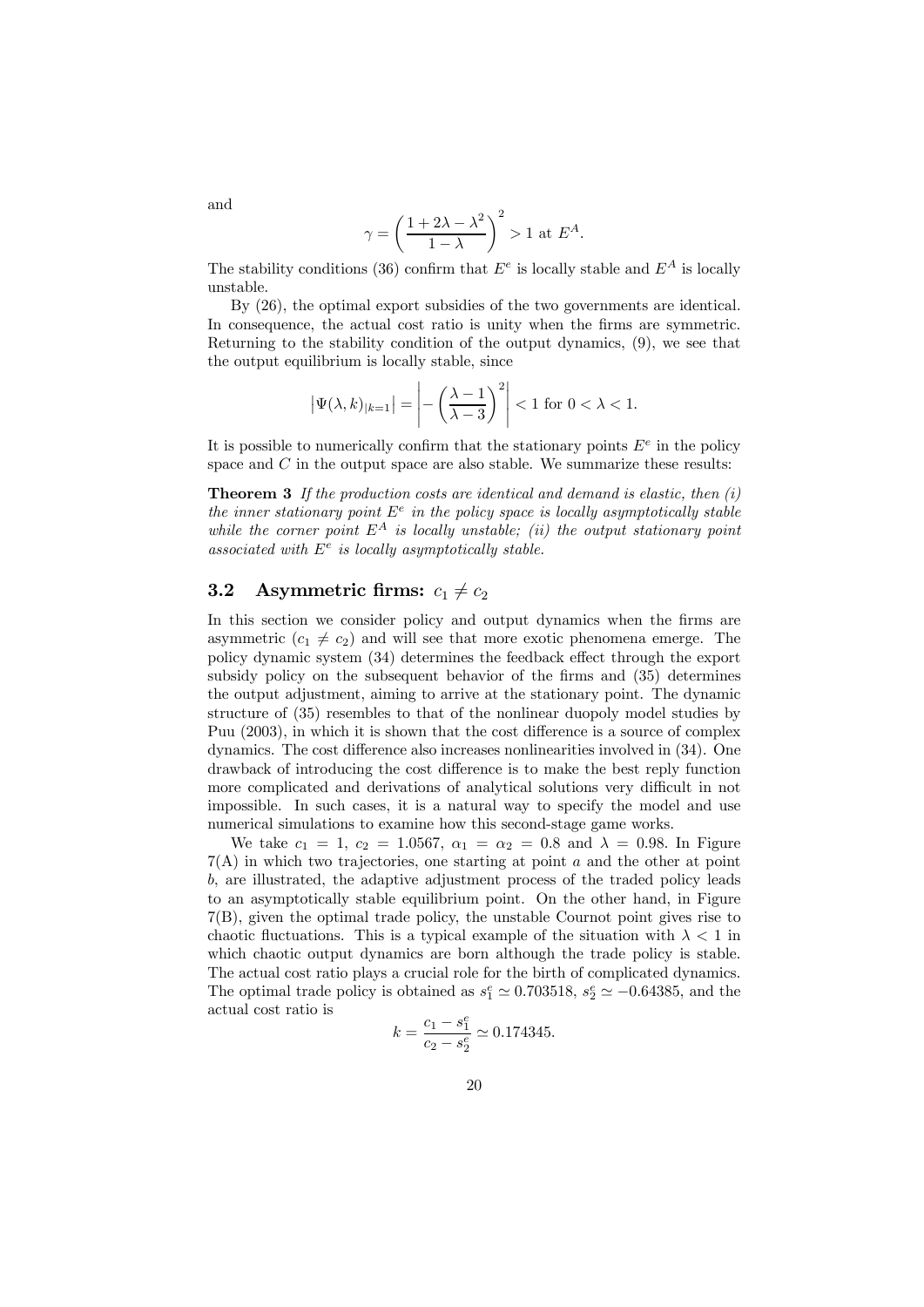Due to (10) and (11), the threshold values of the stability and feasibility are

 $\psi_2(\lambda)_{|\lambda=0.98} \simeq 0.18124$  and  $\phi_1(\lambda)_{|\lambda=0.98} \simeq 0.17414$ .

Therefore we have

$$
\psi_2(\lambda)|_{\lambda=0.98} > k > \phi_1(\lambda)|_{\lambda=0.98}.
$$

The first inequality implies instability of the output stationary point and the second inequality guarantees the nonnegativity of a trajectory. If  $k$  gets closer to  $\phi_1(\lambda)_{|\lambda=0.98}$ , then the output fluctuates more aperiodically.



Figure 7. Stable trade policy and chaotic output dynamics

In Figure 8(A) the production cost of firm 2 is increased to  $c_2 = 1.2$  with all other parameters kept fixed. As a result, the stationary point of the policy equilibrium is destabilized. In spite of this instability, the nonlinearities of the system prevent the dynamics from diverging and therefore generate bounded fluctuations around the stationary state  $(s_1^e, s_2^e)$ . In Figure 8(B)  $c_2$  is further increased to  $c_2 = 1.34$  and the degree of elasticity is decreased to 0.96 from 0.98. The policy dynamic system is simulated for 20,000 iterations. The first 5,000 are discarded and the remaining data are plotted in the  $(s_1, s_2)$  space. It shows the birth of chaotic attoractor. This shows that trajectories aperiodically fluctuate in the long-run. Since the output dynamics depends on the policy dynamics, it also fluctuates aperiodically in the output space. We summarize these numerical results:

**Theorem 4** If the firms are asymmetric and the demand is elastic, then  $(i)$ the output dynamics can exhibit chaotic fluctuations even if the policy dynamics is stable; (ii) the policy dynamics can become chaotic and so can the output dynamics.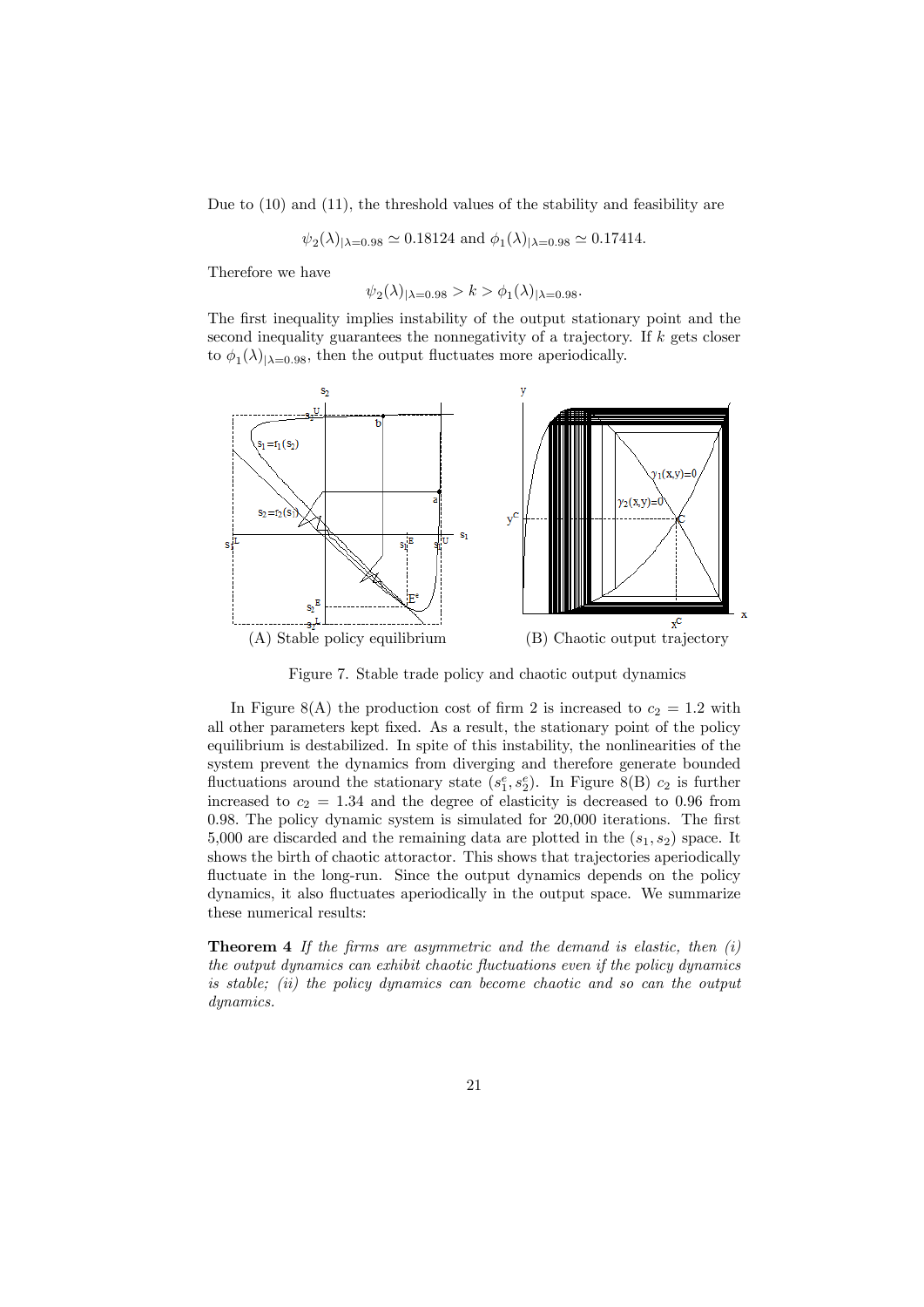

Figure 8. Birth of chaotic attractors

## 4 Dynamics with Inelastic Demand

### 4.1 Symmetric firms:  $c_1 = c_2$

In the case of inelastic demand, the derivatives evaluated at the inner stationary point  $E^e$  have the same form as the ones in the case of elastic demand. Due to Assumption 3, it is defined for  $1 < \lambda < \lambda^* = \frac{15-\sqrt{17}}{8}$ , which is the smaller root of equation  $13-15\lambda+4\lambda^2=0$ . The derivatives evaluated at the stationary point are

$$
\frac{\partial r_H(s_2)}{\partial s_2} = \frac{\partial r_F(s_1)}{\partial s_1} = \frac{-5 + 13\lambda - 11\lambda^2 + 3\lambda^3}{(\lambda - 1)^2 (13 - 15\lambda + 4\lambda^2)} < -1 \text{ at } E^e.
$$

It follows that the product of the derivatives,

$$
\gamma = \left(\frac{-5 + 13\lambda - 11\lambda^2 + 3\lambda^3}{(1 - \lambda)^2 (13 - 15\lambda + 4\lambda^2)}\right)^2 > 1
$$
 at  $E^e$ .

Hence  $E^e$  is locally unstable. Since the product of the derivatives is zero at the other two equilibria,  $E^a$  and  $E^b$ , both points are locally stable. In addition to the stable stationary points, there exists a stable period-2 cycle along the diagonal  $s_1 = s_2$ . The periodic points are  $(s_1^L, s_2^L)$  and  $(s_1^b, s_2^b)$  with

$$
(s_1^b, s_2^b) = (R_1(s_2^L), R_2(s_1^L))
$$
 and  $(s_1^L, s_2^L) = (R_1(s_2^b), R_2(s_1^b)).$ 

Thus the dynamics system (34) with  $\lambda > 1$  is characterized by multistability, i.e., coexistence of two attractors and the stable period-2 cycle. In consequence,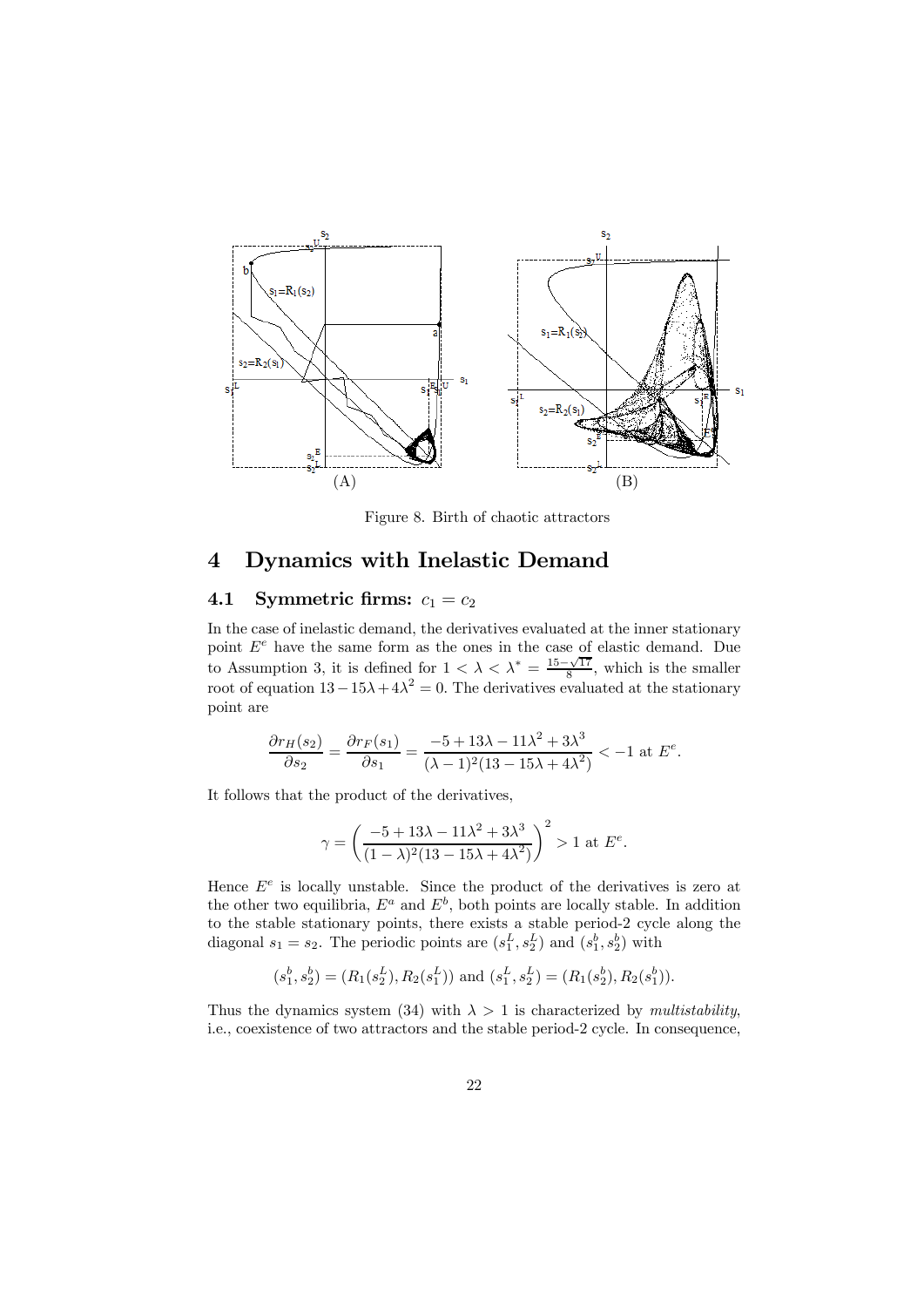we can construct their basins of attraction to see how the asymptotic behavior of the trajectories depends on the choice of the initial point.

Figure 9 illustrates the basins of attraction when the policies are naively adjusted (i.e.,  $\alpha_1 = \alpha_2 = 1$ ). The sets of point in the policy space such that the initial points chosen in the green region converges to the point  $E^a$ , those in the blue region evolve to the point  $E^b$ . Two trajectories, one starting at point a in the green region and the other starting at point b in the blue region are shown in Figure  $9(A)$ . The red region represents the basin of attraction of the period-2 cycle and consists of points which generate trajectories converging to the period-2 cycle. One stable trajectory is depicted in Figure  $9(B)$  in which an initial point denoted my  $c$  is selected in the upper-right red region. The trajectory starting at point c repeatedly jumps from one red region to the other red region and gradually approaches the periodic point on the diagonal. The following theorem provides the summary of the optimal trade policy:

Theorem 5 If the firms are symmetric and the demand is inelastic, then three attractors coexist: the two stable fixed points,  $E^a = (s_1^a, s_2^a)$  and  $E^b = (s_1^b, s_2^b)$ , and the stable period-2 cycle  $E^{c_A} = (s_1^{c_A}, s_2^{c_A})$  and  $E^{c_B} = (s_1^{c_B}, s_2^{c_B})$  where

$$
s_1^a = s_1^L, \ s_2^a = R_F(s_1^L), \ s_1^b = R_H(s_2^L), \ s_2^b = s_2^L
$$

and

$$
\left(s_{1}^{c_{A}},s_{2}^{c_{A}}\right)=\left(s_{1}^{a},s_{2}^{b}\right)\ and\ \left(s_{1}^{c_{B}},s_{2}^{c_{B}}\right)=\left(s_{1}^{b},s_{2}^{a}\right).
$$



Figure 9. Basins of attraction when  $\lambda > 1$ 

#### 4.1.1 Mixed Trade Policy:  $E^a$  or  $E^b$

We now turn our attention to the output dynamics associated with the trade policy determined at point  $E^b$  in which the H-government gives an export subsidy  $s_1^b > 0$  to firm 1 and the *F*-government imposes an export tax  $s_2^b < 0$  on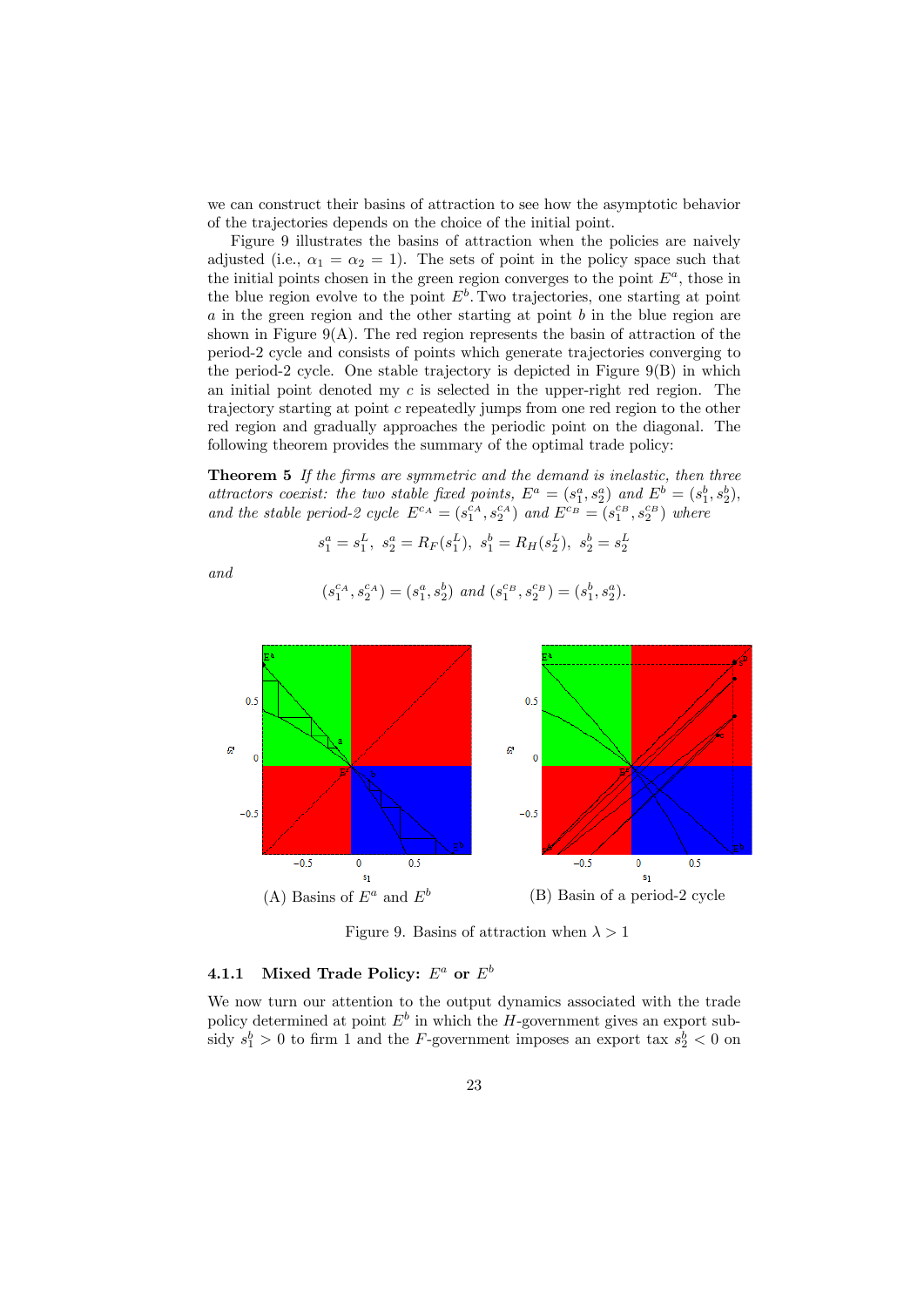firm 2. Since the equilibrium point  $E^b$  is stable, it is safe to assume that each firm receives the optimal value of the trade policy from the beginning of the dynamic process. Thus the output dynamic system reduces to

$$
\begin{cases} (1 - \lambda)x(t+1) + y(t) = (c_1 - s_1^b)(x(t+1) + y(t))^{1+\lambda}, \\ x(t) + (1 - \lambda)y(t+1) = (c_2 - s_2^b)(x(t) + y(t+1))^{1+\lambda}. \end{cases}
$$
(37)

In the numerical example presented in Figure 10, we take  $c_1 = c_2 = 1$ ,  $s_1^U = c_1$ ,  $s_2^U = c_2$ ,  $s_1^L = s_2^L = -0.854$  and  $\lambda = 1.1$ . The stationary values of the subsidies are  $s_1^b \simeq 0.83$  and  $s_2^b = -0.854 (= s_2^L)$ . The ratio of the actual costs is

$$
k = \frac{c_1 - s_1^e}{c_2 - s_2^2} \simeq 0.09153.
$$

By (10) and (11), we can obtain the threshold values of the stability and feasibility,

 $\psi_2(\lambda)_{|\lambda=1.1} \simeq 0.121695$  and  $\phi_1(\lambda)_{|\lambda=1.1} \simeq 0.09036$ .

Therefore we have

$$
\psi_2(\lambda)|_{\lambda=1.1} > k > \phi_1(\lambda)|_{\lambda=1.1}.
$$

This inequality condition implies that the stationary point of the outputs is locally unstable but its trajectory can stay within the feasible (non-negativity) region. The output trajectory depicted in Figure 10 remains nonnegative for all  $t \geq 0$  and aperiodically fluctuates around the stationary point C.



Figure 10. Birth of chaotic output dynamics

Depending on the values of the actual cost ratio, the output adjustment system (37) can generate a wide spectrum of dynamics ranging from stable dynamics to complex dynamics involving chaos. In Figure 11, a bifurcation diagram for the output is shown. Each point along the horizontal axis is a value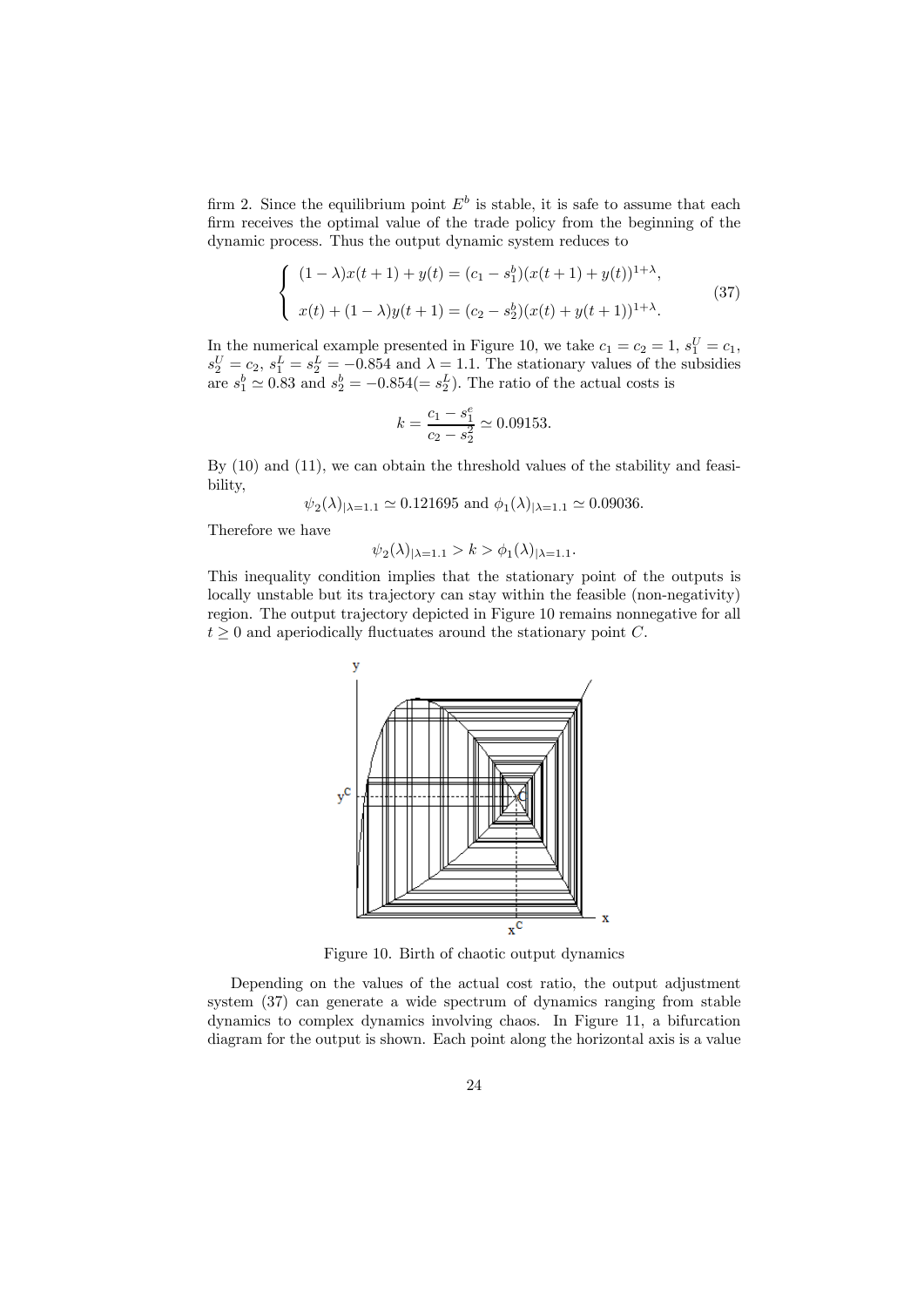for the lower bound,  $s_2^L$ . This is a bifurcation parameter and has the effect of changing the actual cost ratio through relation,

$$
k = \frac{c_1 - r_H(s_2^L)}{c_2 - s_2^L}.
$$

Here the value of  $s_2^L$  is increased to  $-0.8$  from  $-0.855$  with 0.0025 increment. For each value of  $s_2^L$  the output equation is simulated for 1200 iterations. The first 1000 is discarded to eliminate transient changes. The remaining 200 data is plotted vertically against for  $s_2^L$ . As the absolute value of  $s_2^L$  increases, the stationary point is destabilized, bifurcates to a periodic cycle and finally fluctuates chaotically via a period-doubling cascade. Under the symmetric assumption  $c_1 = c_2$ , we can examine the output dynamics associated with point  $E^a$  in the same way. We summarize the results as follows:

Theorem 6 Assume that the firms are symmetric, demand is inelastic and the governments takes the mixed policy, either  $E^a$  or  $E^b$ . The output dynamics exhibits complicated dynamics if its stationary point is locally unstable.



Figure 11. A bifurcation diagram for the output dynamic system (37).

#### 4.1.2 Periodic Trade Policy

The shape of the basin of attraction is sensitive to the value of the adjustment coefficient  $\alpha_i$ . Figure 12 illustrates two basins of attraction with two different values of  $\alpha_i$  and indicates that the red regions become smaller with decreasing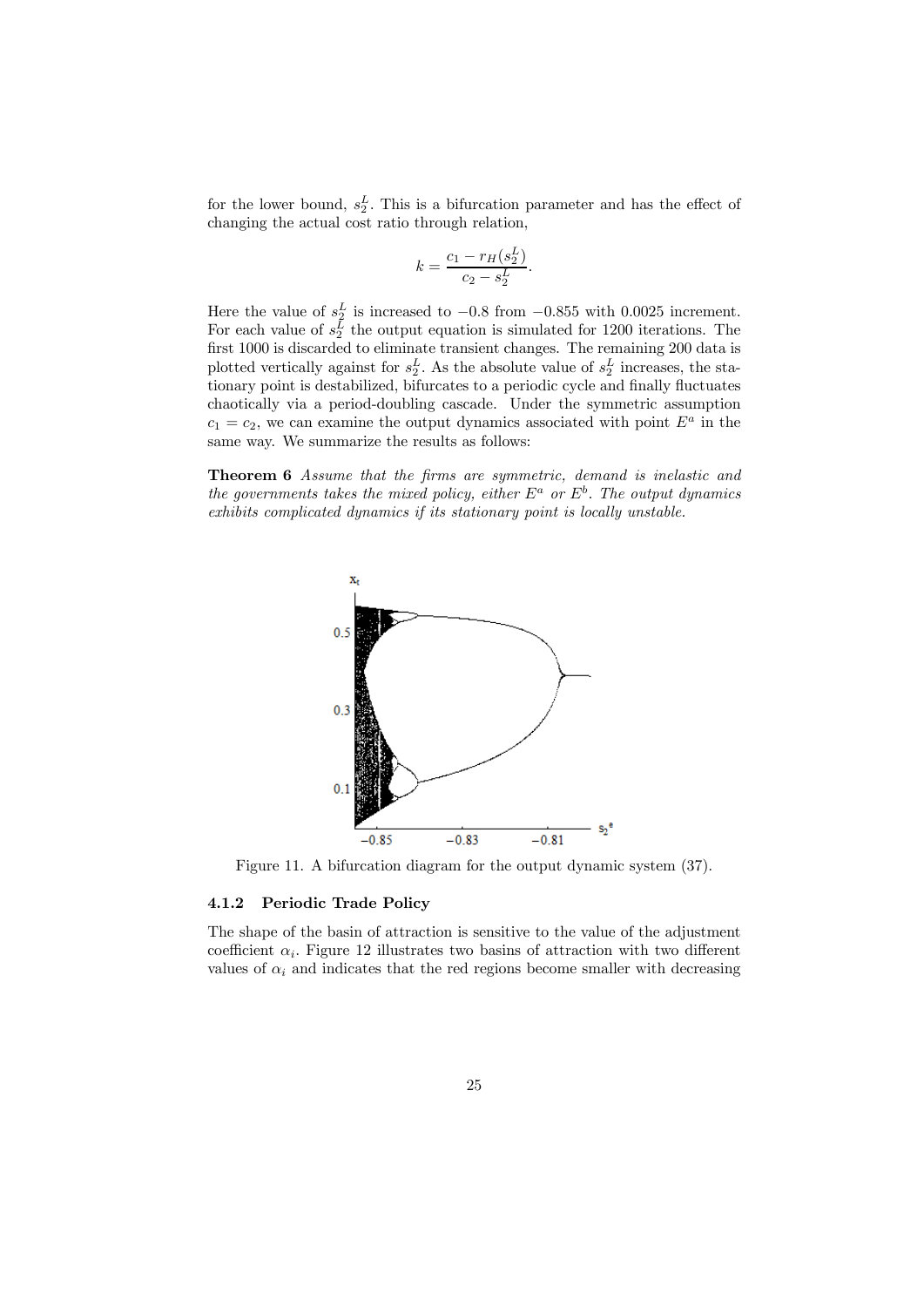

value of  $\alpha_i$ . We will reveal the mechanism which makes the red regions shrink.

Figure 12. Basins of attraction with two diferent values of  $\alpha_i$ 

Any trajectory starting from a point in the red region converges to the period-2 cycle with its periodic points belonging to the diagonal. Hence one way to consider appearance or disappearance of a period-2 cycle is to restrict the dynamic system to the diagonal of the policy space by assuming that the two firms have the same adjustment coefficients,  $\alpha_1 = \alpha_2 = \alpha$ . This assumption together with the assumption of the identical production costs imply that the two firms behave identically if an initial point is selected on the diagonal. So their dynamic behavior can be described by the following one-dimensional map, which describes a representative firm:

$$
s(t+1) = \varphi(s(t)) = (1-\alpha)s(t) + \alpha R(s(t))
$$

with  $R(s) = R_1(s) = R_2(s)$ . The fixed point of  $\varphi(s)$  is

$$
s^e = \frac{(1 - \lambda)\lambda}{2(3 - 2\lambda)}c
$$

and the derivative of  $\varphi(s)$  at the fixed point becomes

$$
\frac{d\varphi(s)}{ds}_{|s=s^e} = \frac{1}{2} \left( 2(1-\alpha) + \frac{2\alpha(3\lambda - 5)}{13 - 15\lambda + 4\lambda^2} \right).
$$

It is possible to show that the derivative is less than unity for  $0 < \alpha \leq 1$  and  $1 < \lambda \leq \lambda^*$  where  $\lambda^* = (15-\sqrt{17})/8$ . It then follows that the stability condition for the fixed point is  $\mathcal{L}$  d $\mathcal{L}$ 

$$
-1 < \frac{d\varphi(s)}{ds}_{|s=s^e}
$$

or

$$
0 > \frac{9 - 9\lambda + 2\lambda^2}{13 - 15\lambda + 4\lambda^2} \left(\alpha^S - \alpha\right)
$$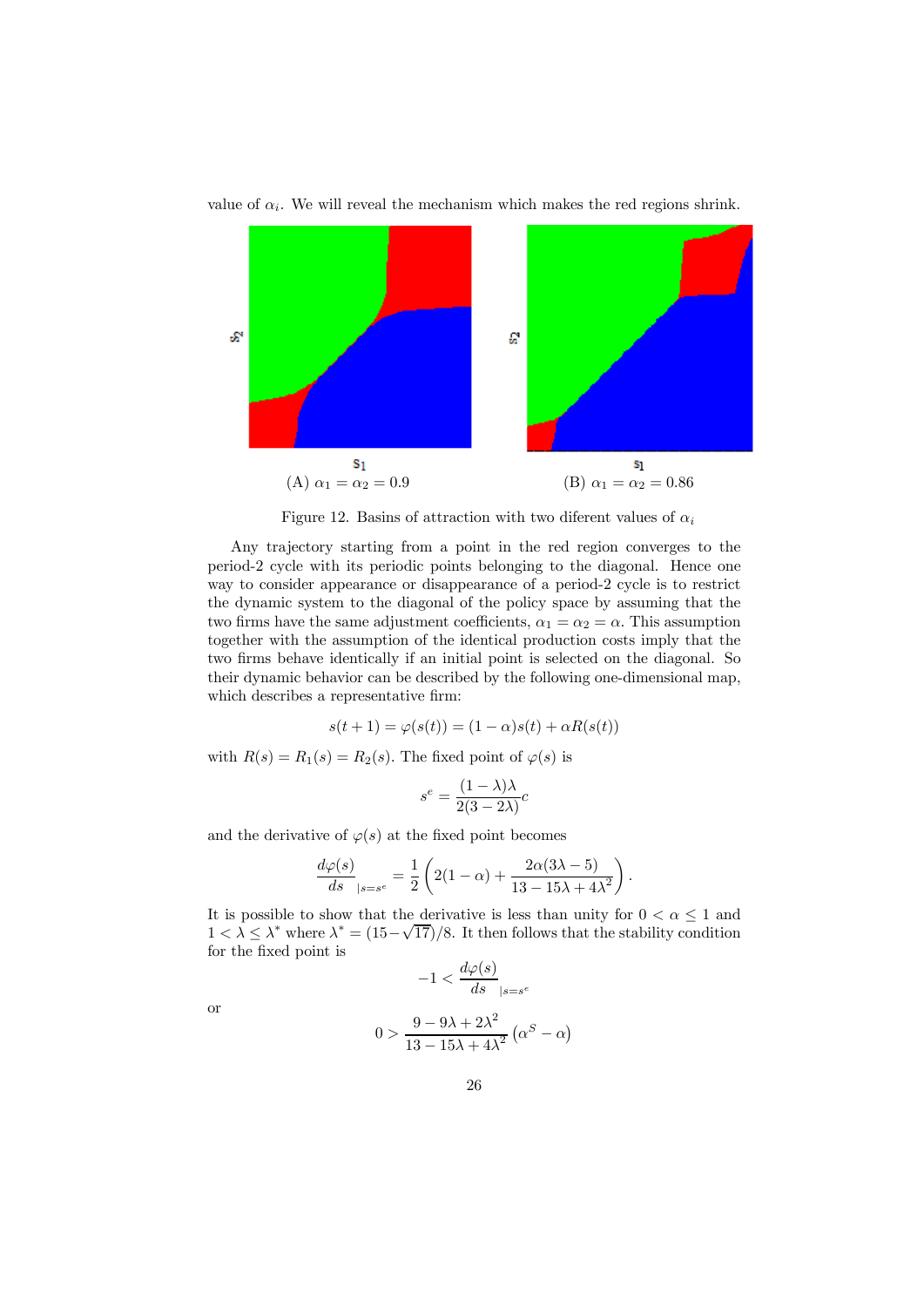with

$$
\alpha^S = \frac{13 - 15\lambda + 4\lambda^2}{9 - 9\lambda + 2\lambda^2}.
$$

Hence we arrive at the following stability conditions:

If 
$$
\alpha < \alpha^S
$$
, then  $s^e$  is locally stable.

To examine the birth of a period-2 cycle, we define the second iterated function of  $\varphi(s)$  by  $\varphi(\varphi(s))$  and introduces a new function  $\phi(s) = s - \varphi(\varphi(s))$ . Figure 13 in which  $\lambda = 1.1$  illustrates four graphs of  $\phi(s)$  with  $\alpha = 0.89$ .  $\alpha = 0.86, \alpha = 0.84$  and  $\alpha = 0.8478$ . The graphs with the first three values of  $\alpha$  are depicted as solid curves and the one with  $\alpha = 0.8478$  as the bold curve. The intersections with the horizontal line are the fixed points of  $\varphi(\varphi(s))$ . Since  $s^e$  is the fixed point of  $\varphi(s)$ , it is also a fixed point of  $\varphi(\varphi(x))$  and all curves pass through this point. For  $\alpha = 0.89$ , the  $\phi(s)$  curve has a negative slope at  $s^e$  because  $\alpha^S \simeq 0.88156 < 0.89$  implies the instability of  $s^e$ . It has an N-shaped curve and its positive sloping parts cross the horizontal line to give rise to a periodic points of a stable period-2 cycle. For  $\alpha = 0.86 < \alpha^S$ ,  $s^e$  is locally stable. The  $\phi(s)$  curve crosses the horizontal line five times and thus generates two period-2 cycles, one inner unstable cycle and the other outer stable cycle. For  $\alpha = 0.84$ , s<sup>e</sup> is locally stable but the  $\phi(s)$  curve intersects the horizontal line only once at  $s^e$ . This implies that there exist no period-2 cycle. The threshold value of  $\alpha^* \simeq 0.8478$  distinguishes the second case (i.e., emergence of two periodic cycles) from the third case (no periodic cycle). The  $\phi(s)$  curve with  $\alpha^*$  is depicted as bold and touches the positive part of the horizontal line from above and the negative part from below. In other word, the inner cycle coincides with the outer cycle. Therefore two distinct periodic cycles emerge for  $\alpha > \alpha^*$  and no cycle emerges for  $\alpha < \alpha^*$ . For  $\alpha < \alpha^*$  the red region disappears and the initial difference in the policy determines the equilibrium trade policy. Indeed any trajectory starting at a point with  $s_1(0) > s_2(0)$  converges to the equilibrium point  $E^b$  while any trajectory starting a point with  $s_1(0) < s_2(0)$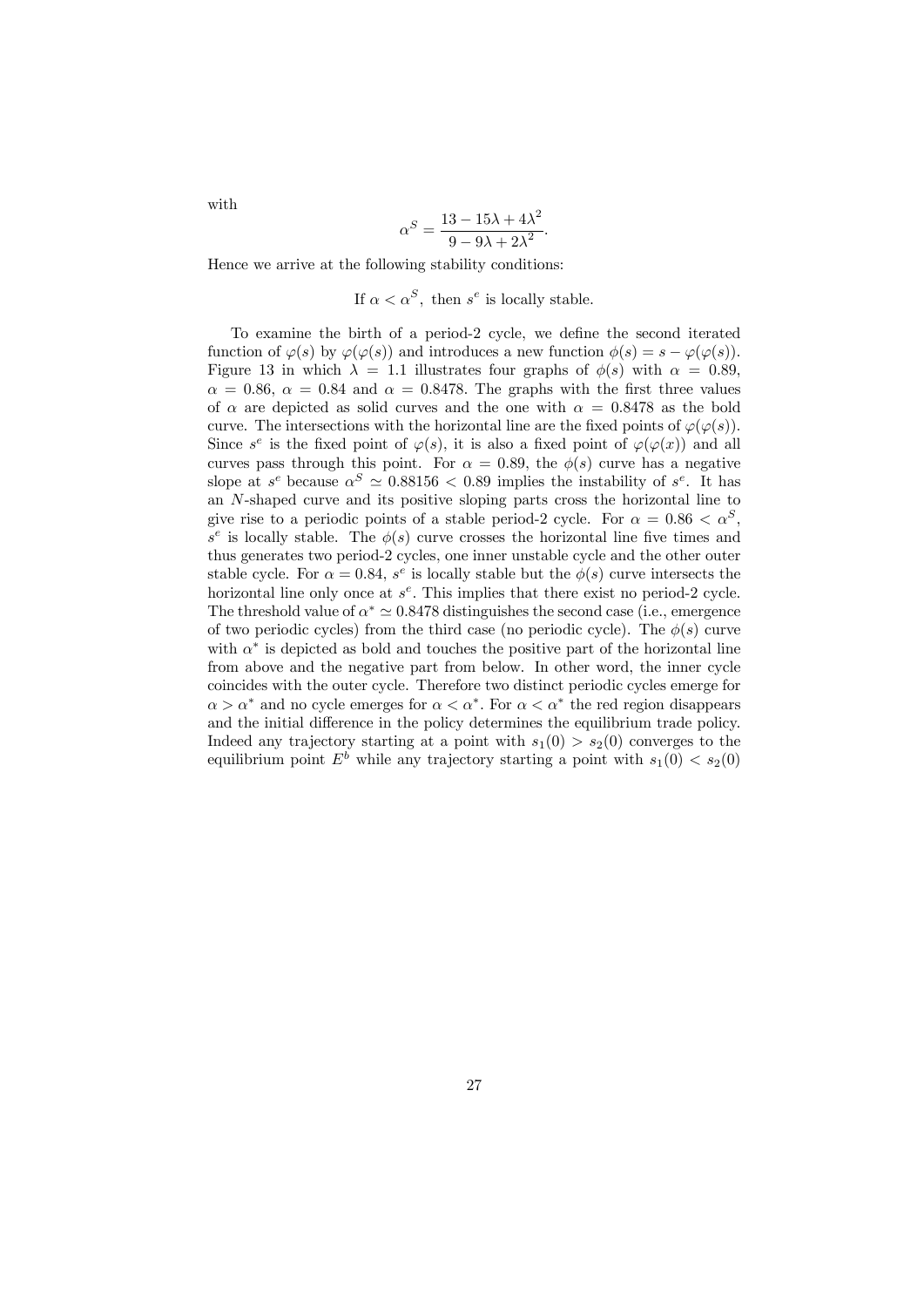approaches the equilibrium point  $E^a$ .



Figure 13. Emergence of a period-2 cycle

Theorem 7 Suppose that the production costs are identical and the demand is inelastic. (i) The stationary point is locally unstable and one period-2 cycle exists for  $1 \ge \alpha \ge \alpha^S$ ; (ii) The stationary point is locally stable and two period-2 cycles exist for  $\alpha^{S} > \alpha \geq \alpha^{*}$ ; (iii) The stationary point is locally stable and no periodic cycles exist for  $\alpha < \alpha^*$  where the critical value and the equilibrium value of the adjustment coefficient are

$$
\alpha^S \simeq 0.8816
$$
 and  $\alpha^* \simeq 0.8478$  if  $\lambda = 1.1$ .

Since the output dynamics depends on the policy dynamics but not vice versa, we can be fairly certain that the output dynamics gives rise to a period-2 cycle which is synchronized with the period-2 cycle of trade policy.

### 4.2 Asymmetric Firms:  $c_1 \neq c_2$

The cost difference does not change the qualitative properties of the dynamics when the demand is inelastic. The policy space is divided into three parts, each of which is a basin of attraction of a stationary state if the adjustment coefficients are close to unity. A period-2 cycle and its basin disappear if the coefficients become much smaller than unity. The cost difference and the value of the adjustment coefficient, however, quantitatively affects the shape of the basin. We fix  $c_1 = 1$ ,  $\lambda = 1.1$ ,  $\alpha_1 = \alpha_2 = 0.95$  and take  $c_2 = 1.05$  in Figure  $14(A)$  and  $c_2 = 0.95$  in Figure 14(B). We have already examined the effect on the determination of the optimal trade policy caused by the cost asymmetry in Figure 7 in which the same values of parameters are taken. It is still true that the higher-cost firm can enjoys the higher subsidy at point  $E^a$  in Figure  $14(A)$  and at point  $E^b$  in Figure 14(B). On the other hand, the lower-cost firm receives the higher subsidy at point  $E^b$  in Figure 14(A) and at point  $E^a$  in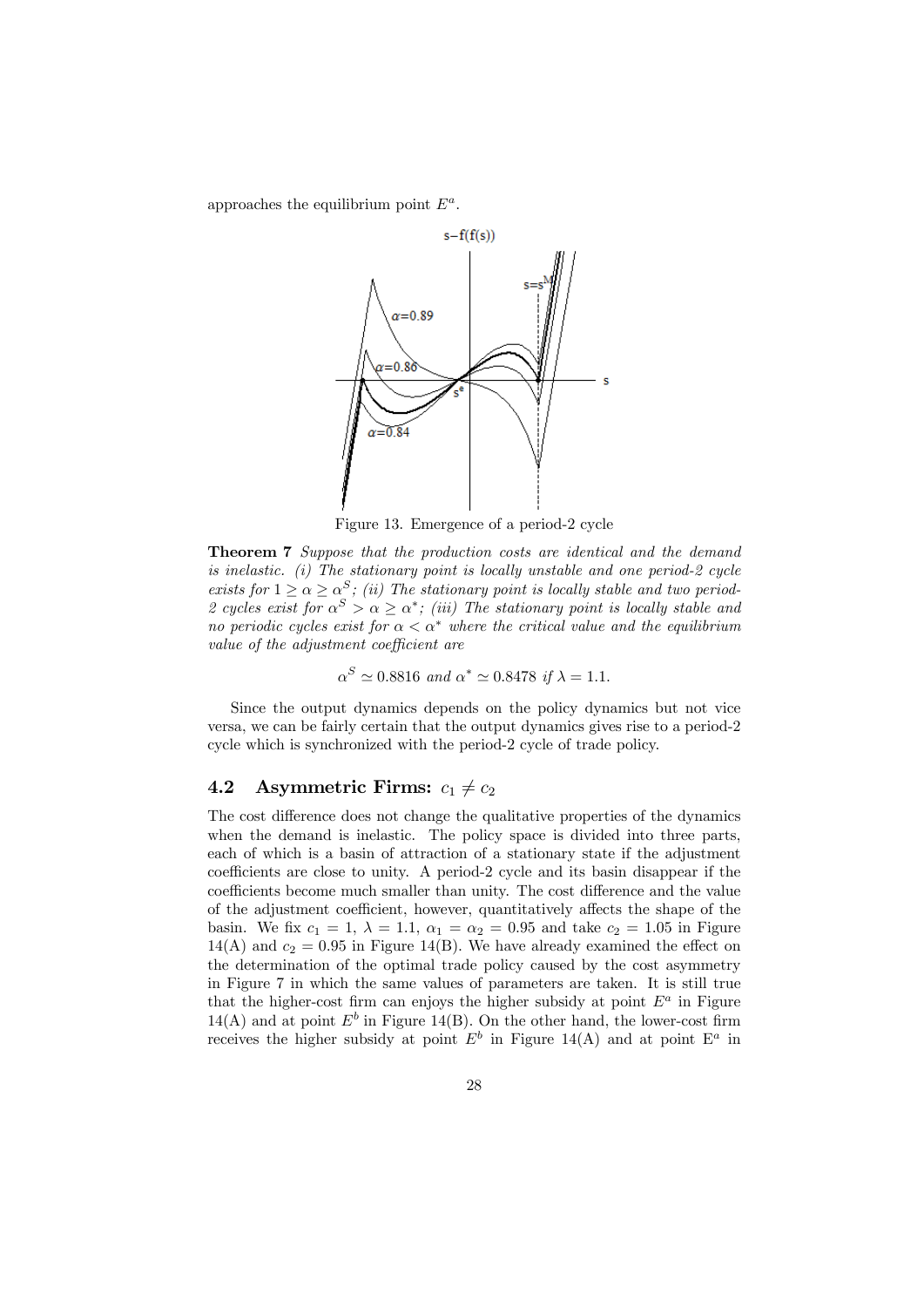Figure 14(B). Comparing Figure 9(A) and Figure 14(A) reveals that the basin of  $E^a$  becomes smaller when the cost of firm 2 is larger and so does the basin of  $E<sup>b</sup>$  when the cost of firm 1 is larger. Then it becomes probable that the lowercost firm receives higher subsidy as the cost difference becomes larger. It is also numerically confirmed that the basin of the period-2 cycle disappears when the adjustment coefficient becomes smaller. Since the best replies of the firms become complicated with cost difference, it is not easy to reveal analytically the mechanism that causes disappearance of the period-2 cycle.



Figure14. Distorted basins of attraction with asymmetric firms

### 5 Concluding Remarks

In this paper we assume that the price function is hyperbolic and construct a three-country model with two active governments and two firms to consider dynamic behavior of the sequential subsidy game in which the governments determine their trade policy and the firms determine their optimal outputs. We first deal with the determination of the governments' optimal trade policy that depends on the actual cost ratio and strategic characteristics of the outputs. Our dynamic results are summarized as follows:

- (1) When the production costs are identical, a trade policy and the corresponding optimal output are stable if the demand is elastic while multistability (i.e., coexistence of multiple attractors) and complex dynamics of output occur if the demand is inelastic.
- (2) When the production costs are different, a stable trade policy can induce chaotic output fluctuations regardless of demand elasticity.
- (3) When the production costs are different, the trade policy can be chaotic and so does the output if the demand is elastic while multistability and chaotic output dynamics occur if the demand is inelastic.